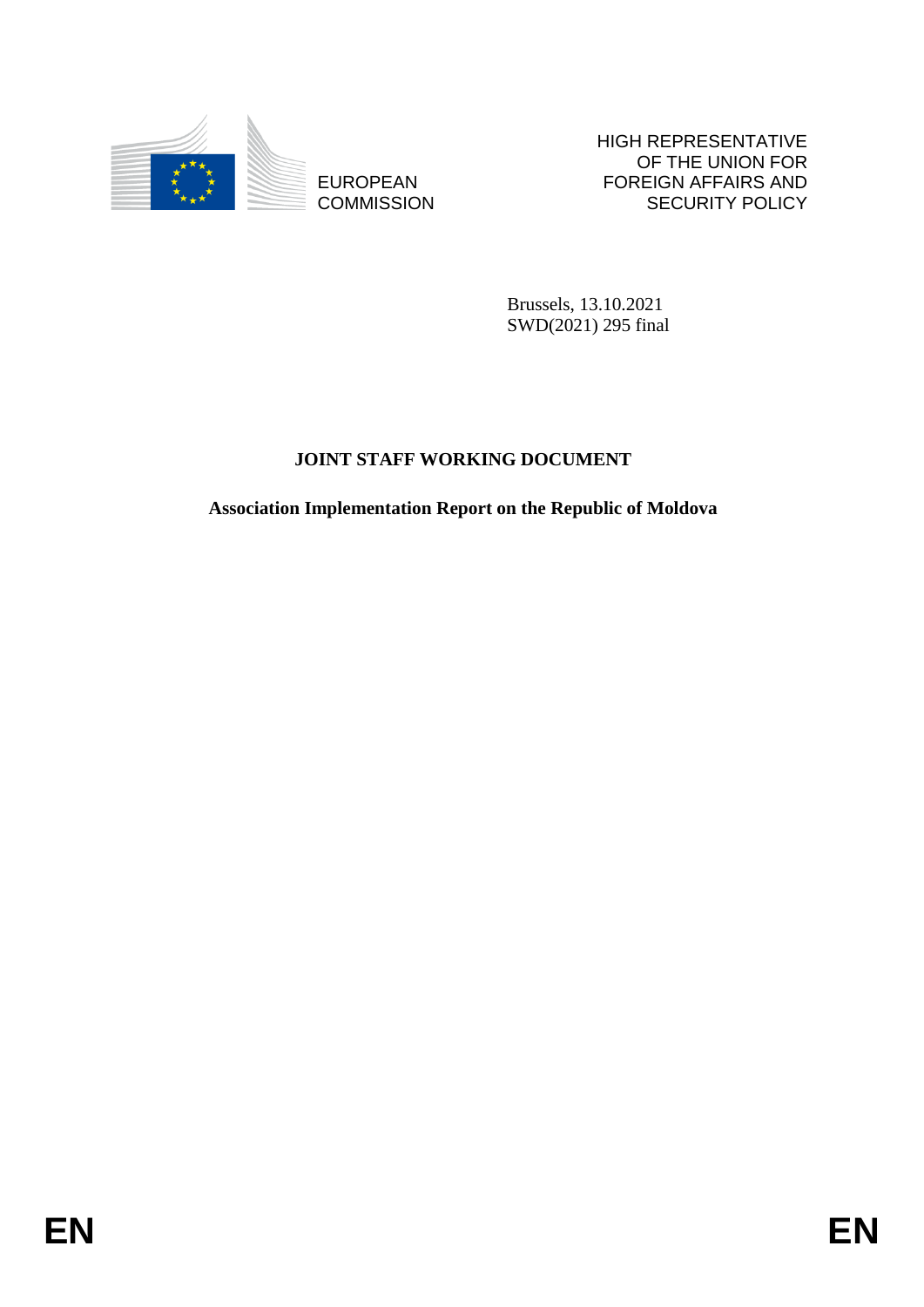#### **JOINT STAFF WORKING DOCUMENT**

#### **Association Implementation Report on the Republic of Moldova**

#### **1. Summary**

In line with the revised European Neighbourhood Policy, this report describes the state of play in implementation by the Republic of Moldova (hereinafter Moldova) of its commitments under the EU-Moldova Association Agreement, including a Deep and Comprehensive Free Trade Area (AA/DCFTA), since the last report on 11 September 2019 and ahead of the next meeting of the Association Council scheduled for October 2021.

In the reporting period, both presidential and early parliamentary elections took place. In the second round of the presidential elections on 15 November 2020, the former Prime Minister and opposition Party of Action and Solidarity (PAS) leader Maia Sandu won with 57.75% of the votes against incumbent president Igor Dodon. The election observation mission of the Organisation for Security and Co-operation in Europe/Office for Democratic Institutions and Human Rights (OSCE/ODIHR) concluded that voters had a choice between political alternatives and that fundamental freedoms were respected. OSCE/ODIHR, however, mentioned with concern the negative and polarising election campaign, and reiterated the lack of effective campaign finance oversight and legal remedies.

Between the two rounds of the presidential elections, the Democratic Party announced its withdrawal from the government coalition, leading to an exclusively Socialist Party-run government. On 23 December 2020, Prime Minister Ion Chicu tendered his resignation and, upon President Sandu's nomination, Foreign Minister Aureliu Ciocoi took office as interim Prime Minister on 31 December 2020. President Sandu was inaugurated on 24 December 2020.

The composition of Parliament changed throughout 2020, with a number of members of parliament (MPs) changing party affiliation or forming new political groupings. After several months of institutional deadlock, on 15 April 2020 the Constitutional Court ascertained the conditions for the dissolution of Parliament due to the failure to form a government within the legal timeline, allowing the President to set the date of early parliamentary elections on 11 July.

For the first time in Moldova's history, a pro-reform party won parliamentary majority, with PAS receiving 52.8% of the votes, winning 63 of the 101 seats in the Parliament. According to the preliminary findings and conclusions of the OSCE/ODIHR, elections were well administered, competitive and fundamental freedoms were largely respected. It noted also shortcomings, such as the lack of effective campaign finance oversight, political bias of news outlets, and raised questions about the impartiality of the Central Election Commission. The new Government, formed solely by the Party of Action and Solidarity and led by Prime Minister Natalia Gavriliţa, received Parliament's endorsement on 6 August 2021 with 61 out of the 101 votes in the Parliament.

During the reporting period, reforms of the justice sector overall stagnated, but there was some progress with the adoption by Parliament of the new Strategy for Ensuring the Independence and Integrity of the Justice Sector 2021-2024 on 26 November 2020. After six years of proceedings in the investigation of the 2014 bank fraud, none of the major culprits are currently behind bars and the assets lost in the fraud have not been recovered. In 2020 and 2021, trials were repeatedly postponed, charges were dropped against shareholders in the affected banks, and convicted perpetrators were released from prison early.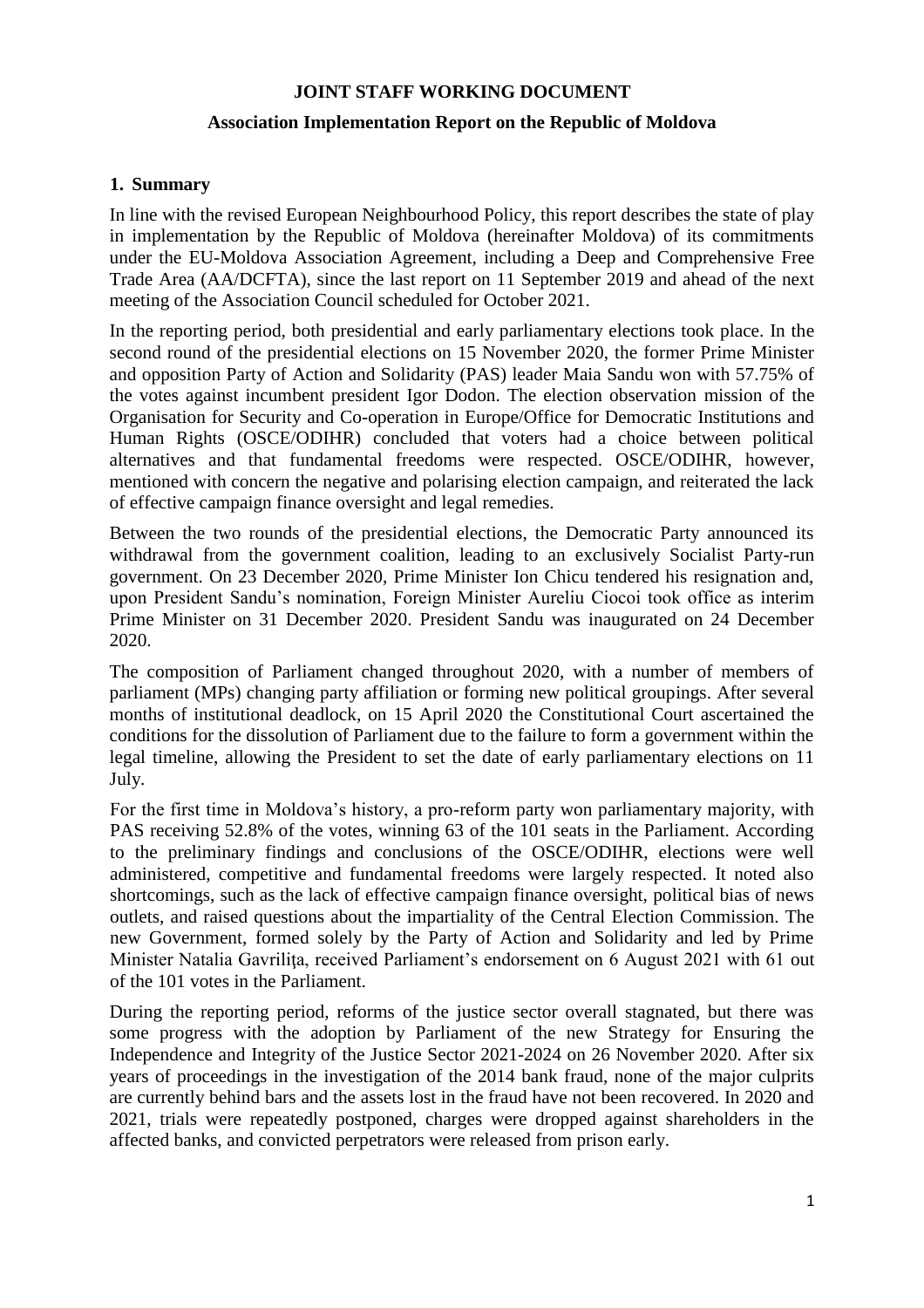In December 2020, a new, informal parliamentary majority consisting of deputies of the Party of Socialists, the Shor Party and independent deputies adopted a list of controversial laws in a hasty manner that did not respect parliamentary procedures. A number of those laws were challenged by the opposition in the Constitutional Court and some were subsequently cancelled or suspended. The Constitutional Court played a critical role in decisive political moments. This caused attacks on Court's independence from the then informal parliamentary majority, which was strongly criticised by the international partners<sup>1</sup>.

The COVID-19 pandemic triggered extraordinary measures, including a state of emergency, and had a negative impact on the economy, leading to a 7% drop in GDP in 2020, a decrease of private consumption and a worsening fiscal situation. The EU remained the main trade partner of Moldova, despite the overall negative impact of the pandemic.

Moldova continued to benefit from EU macro-financial assistance (MFA). In addition to the structural reform conditions for disbursement set out in the Memorandum of Understanding, a letter was handed over to the Moldovan Prime Minister in February 2020 with eight shortterm policy actions to inform the political assessment of the situation in the context of the  $2017-2020$  MFA programme (and ongoing budget support programmes)<sup>2</sup>. Following the fulfilment of the relevant conditions, the second instalment of EUR 30 million of the 2017- 2020 MFA programme was disbursed in July 2020. Nonetheless, the third instalment of EUR 40 million had to be cancelled as some of the conditions<sup>3</sup> were not met within the MFA availability period. A new EUR 100 million emergency MFA programme in the context of the COVID-19 pandemic was approved by the Council and the European Parliament in August 2020 as part of a wider package to 10 enlargement and neighbourhood partners. The first disbursement of EUR 50 million was made on 25 November 2020, and, following significant progress made with respect to the fulfilment of the policy conditions, the Commission disbursed the second instalment of EUR 50 million in loans on 7 October 2021.

The EU continued to provide assistance to improve the quality of life of the people of Moldova. In the reporting period, more than EUR 127 million in grants from the EU were allocated to strengthen the response to the COVID-19 pandemic, improve the resilience of the healthcare system, and to support recovery. Furthermore, on 2 June 2021, the Commission announced an Economic Recovery Plan for Moldova, which will mobilise up to EUR 600 million over the next three years. This funding will promote investments that underpin a sustainable and inclusive recovery from the COVID-19 pandemic<sup>4</sup>. This support is also fully aligned with and should be implemented as part of the broader regional vision set out in the Joint Staff Working Document (JSWD) on the post-2020 Eastern Partnership, published on 2 July 2021, including its Economic Investment Plan and the five country flagships for Moldova, to support socio-economic recovery and strengthen the country's resilience.

1

<sup>4</sup> [https://ec.europa.eu/commission/presscorner/detail/en/IP\\_21\\_2712](https://ec.europa.eu/commission/presscorner/detail/en/IP_21_2712)

<sup>&</sup>lt;sup>1</sup> <https://www.venice.coe.int/webforms/events/?id=3137>

<sup>&</sup>lt;sup>2</sup> These were: 1. Setting up an international joint investigation team to recover assets from the 2014 banking fraud; 2. Joining the OECD anti-corruption network Istanbul Anti-Corruption Action Plan and formally participating in the 'EU for Integrity' regional programme; 3. Adoption of the law on Anti-Money Laundering sanctions by Parliament; 4. Extending the moratorium on the Citizenship for Investment programme until the provisions on programme in the Law of Citizenship are repealed; 5. Launching consultations among political parties and other stakeholders to prepare a strategic concept on the necessary changes in the judicial sector; 6. Adopt at the second reading the draft law on non-commercial organisations; 7. Agreeing to launch independent peer reviews of the Audio-visual Council and the Competition Council; 8. Amending the law on the Superior Council of Magistracy in line with European standards, GRECO and Venice Commission recommendations.

<sup>&</sup>lt;sup>3</sup> Implementation of asset recovery strategy; Substantial progress on implementation of action plan for legal and functional unbundling of three system operators in gas sector; Adoption of a new Customs Code, in line with EU Customs Code; Primary and secondary legislation to strengthen the position of Superior Council of Magistracy.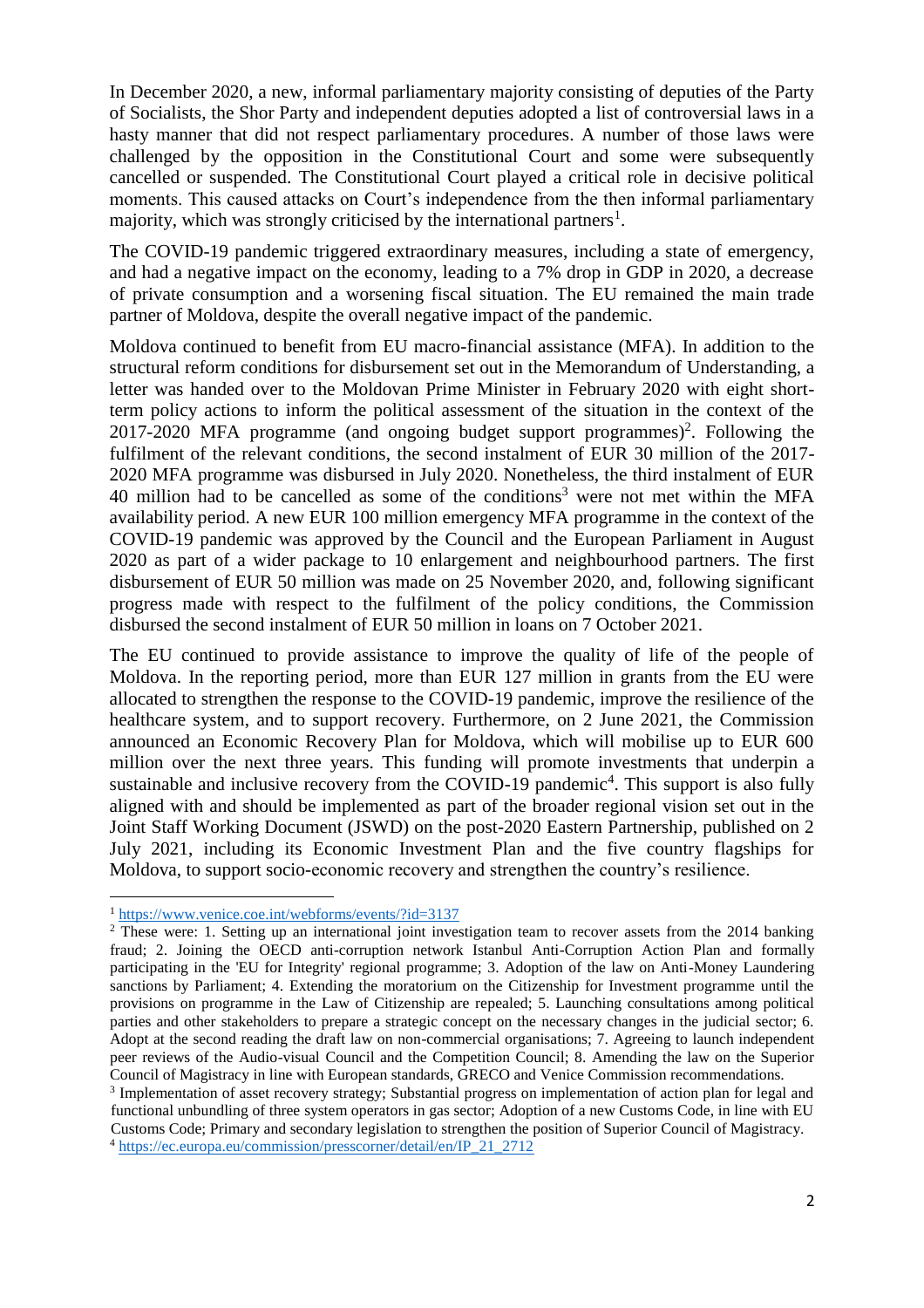Moldovan citizens continued to benefit from visa-free travel to the EU and the Schengen Associated Countries. From 28 April 2014 until 31 December 2020, some 2 366 647 Moldovan citizens made almost 9 million trips to the Schengen area under the visa-free regime. The fourth report under the Visa Suspension Mechanism adopted on 4 August 2021 confirmed that Moldova continues to fulfil the visa liberalisation benchmarks. At the same time it also identified that further efforts were needed to address the issue of unfounded asylum applications, alignment of Moldova's visa policy with the EU lists of visa-required third countries as well as in the areas of financial fraud, anti-money laundering, the prevention and fight against corruption and organised crime.

Moldova is committed and actively contributes to the Eastern Partnership. Building on the '20 deliverables for 2020', the long-term objectives under the overarching goal of strengthening resilience outlined in the March 2020 Joint Communication on the Eastern Partnership future<sup>5</sup> have guided the joint work aiming to achieve tangible results for people.

## **2. Political dialogue, good governance and strengthening institutions**

## **2.1. Democracy, human rights and good governance**

The political landscape and the composition of the presidency, government and parliament in Moldova changed considerably in the reporting period.

The five-month **government** coalition between PAS/Platforma DA and Socialist Party was ended by the Socialist party in November 2019 after disagreements over the selection of the Prosecutor General. Following a successful motion of no confidence against the then Prime Minister Sandu's Government, Ion Chicu took office on 14 November 2019. In March 2020, the Socialist Party and the Democratic Party signed an official coalition agreement. A motion of no confidence in the Chicu Government in July 2020, tabled by PAS and the Dignity and Truth Platform Party, failed.

Between the two rounds of the presidential elections on 1 and 15 November 2020, the Democratic Party announced its withdrawal from the coalition, leading to an exclusively Socialist Party-run minority Government. Many political actors called for early parliamentary elections. Ahead of another motion of no confidence (tabled by PAS, Platforma DA, and the Democratic Party), PM Chicu tendered his resignation on 23 December 2020. On 31 December 2020, President Sandu nominated Foreign Minister Aureliu Ciocoi as acting Prime Minister.

In the second round of **presidential elections** on 15 November 2020, the PAS leader Maia Sandu defeated incumbent President Igor Dodon, supported by the Socialist Party, by a significant margin receiving 57.75% of the vote. The OSCE/ODIHR Election Observation Mission concluded that the presidential elections were well managed, voters had a genuine choice between political alternatives and the fundamental freedoms of assembly and expression continued to be respected. The election campaign, however, was characterised as negative and divisive, involving personal attacks and polarising, intolerant rhetoric. In its findings, OSCE/ODIHR reiterated its previous observations on the lack of effective campaign finance oversight and adequate legal remedies. OSCE/ODIHR also highlighted the allegations of undue influence on public officials and voters that continued throughout the campaign and the concerns over possible vote-buying and organised transportation of voters on Election Day.

1

<sup>5</sup> [https://ec.europa.eu/info/publications/joint-communication-eastern-partnership-policy-beyond-2020](https://ec.europa.eu/info/publications/joint-communication-eastern-partnership-policy-beyond-2020-reinforcing-resilience-eastern-partnership-delivers-all_en) [reinforcing-resilience-eastern-partnership-delivers-all\\_en](https://ec.europa.eu/info/publications/joint-communication-eastern-partnership-policy-beyond-2020-reinforcing-resilience-eastern-partnership-delivers-all_en)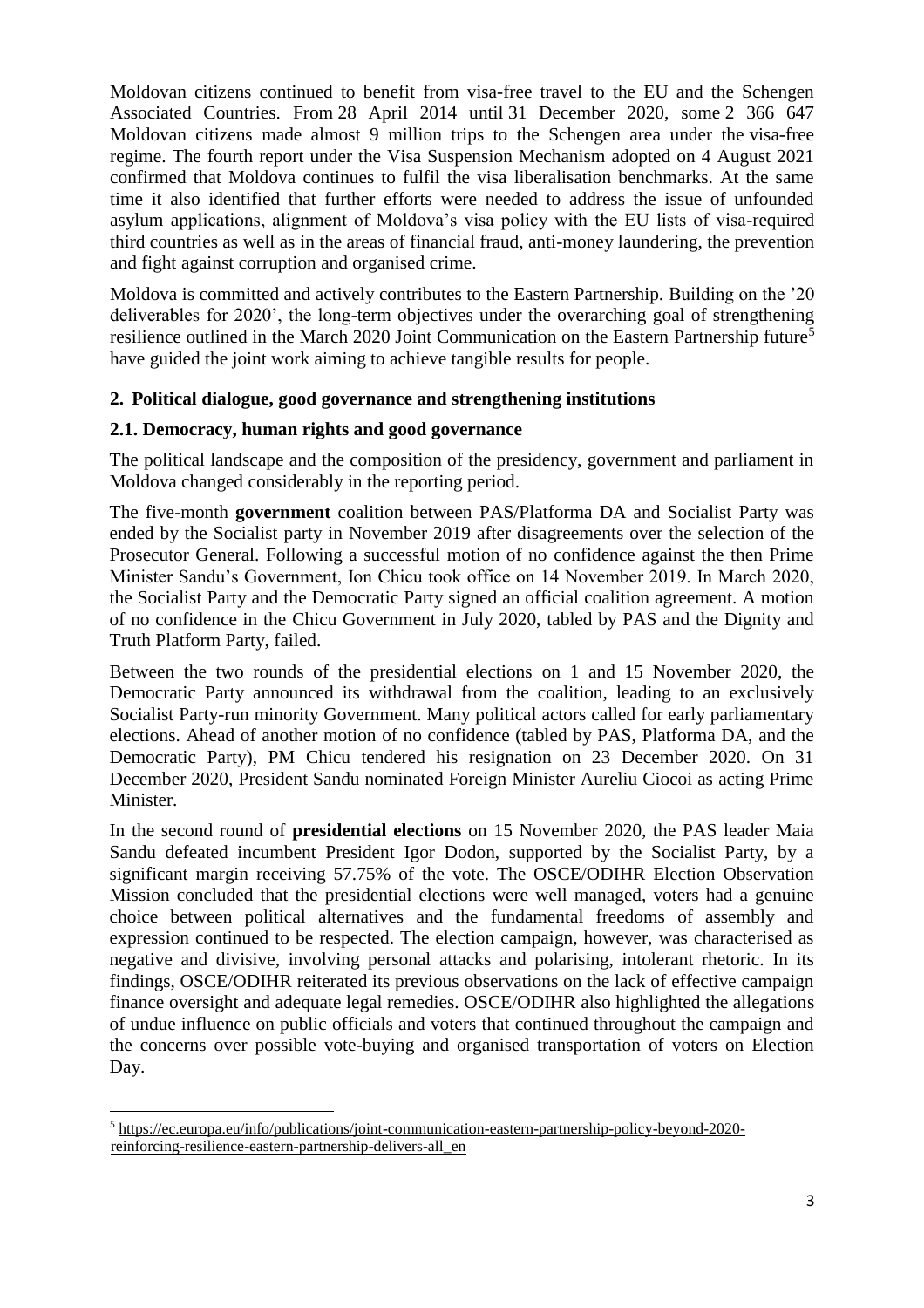Also the composition of **Parliament** changed considerably since early spring of 2020<sup>6</sup>. Parliament had limited activity in 2020 due to the pandemic-related state of emergency and challenges posed by working remotely. The 2020 autumn/winter session started on 1 September, but had only one plenary meeting on 10 September. In December 2020, after almost 3 months of inactivity and shortly before handing over the power to the newly elected President Sandu, Parliament adopted a number of laws in a hasty manner that did not respect parliamentary procedures. This was done with the votes of a new, informal parliamentary majority consisting of deputies of the Socialist Party, the Shor Party and independent deputies. In response, the opposition boycotted several Parliamentary sittings, while civil society considered these actions as representative of a degradation in governance and of institutional sabotage<sup>7</sup>. According to the civil society declaration, 'the laws compromise the fight against corruption, undermine the public budget, endanger the relationship with the development partners and risk destabilising the macro-financial situation of the country'. A number of those laws were challenged by the opposition in the Constitutional Court and as a consequence some of them were subsequently cancelled or suspended<sup>8</sup>.

After several months of institutional deadlock, on 15 April 2020 the Constitutional Court ascertained the conditions for the dissolution of Parliament due to the failure to form a government within the legal timeline, allowing the President to set the date of **early parliamentary elections** on 11 July. For the first time in Moldova's history, a pro-reform party won parliamentary majority, with PAS receiving 52.8% of the vote, gaining 63 of the 101 seats in the Parliament. According to the preliminary findings and conclusions of the OSCE/ODIHR, elections were well administered, competitive and fundamental freedoms were largely respected. It noted also shortcomings, such as the lack of effective campaign finance oversight, political bias of news outlets, and raised questions about the impartiality of the Central Election Commission. The new Government, formed solely by the Party of Action and Solidarity and led by Prime Minister Natalia Gavriliţa, received Parliament's endorsement on 6 August 2021 with 61 out of the 101 votes in the Parliament.

Many previous recommendations with regard to the reform of the **electoral process** have still not been addressed. In 2020, Parliament adopted several legal amendments dealing with problematic technical aspects of the electoral process. Parliament also voted in the first reading a draft law which aimed to substantially amend the Electoral Code. While this was a step forward in resolving outstanding issues, the proposal was elaborated without the required consultations and contained controversial provisions. Following critical reactions from the civil society organisations (CSOs), the opposition and international partners, the amendments to the Electoral Code were not adopted and an urgent opinion was requested from the Venice Commission and OSCE/ODIHR<sup>9</sup>. The legislative proposals were not examined further before the presidential and early parliamentary elections and remain with the Parliament.

Throughout late 2019 and early 2020, the Government made several attempts to bypass Parliament and adopt a range of measures, including some with budgetary implications, but the **Constitutional Court** declared these unconstitutional. In April 2020, the Court ruled as

1

<sup>6</sup> 18 MPs left the Democratic Party: 14 MPs joined a newly formed political party 'Pro Moldova', 2 MPs went to fugitive Ilan Shor's party and 2 MPs became formally independent. November 2020 saw further re-profiling in Parliament, with 5 'Pro Moldova' MPs creating a new group called 'Pentru Moldova' (For Moldova), and the Shor Party parliamentary faction (8 MPs, not counting Ilan Shor) joining this new 'Pentru Moldova' formation. <sup>7</sup> [https://www.eap-csf.md/en/ro-declaratia-publica-a-platformei-nationale-privind-degradarea-procesului](https://www.eap-csf.md/en/ro-declaratia-publica-a-platformei-nationale-privind-degradarea-procesului-legislativ-si-actului-de-guvernare-in-republica-moldova/)[legislativ-si-actului-de-guvernare-in-republica-moldova/](https://www.eap-csf.md/en/ro-declaratia-publica-a-platformei-nationale-privind-degradarea-procesului-legislativ-si-actului-de-guvernare-in-republica-moldova/)

<sup>8</sup> However, at least one of these laws (banking fraud state debt) was re-adopted by Parliament in April 2021 with neglect of CC argumentation.

<sup>9</sup> <https://www.osce.org/files/f/documents/4/6/460774.pdf>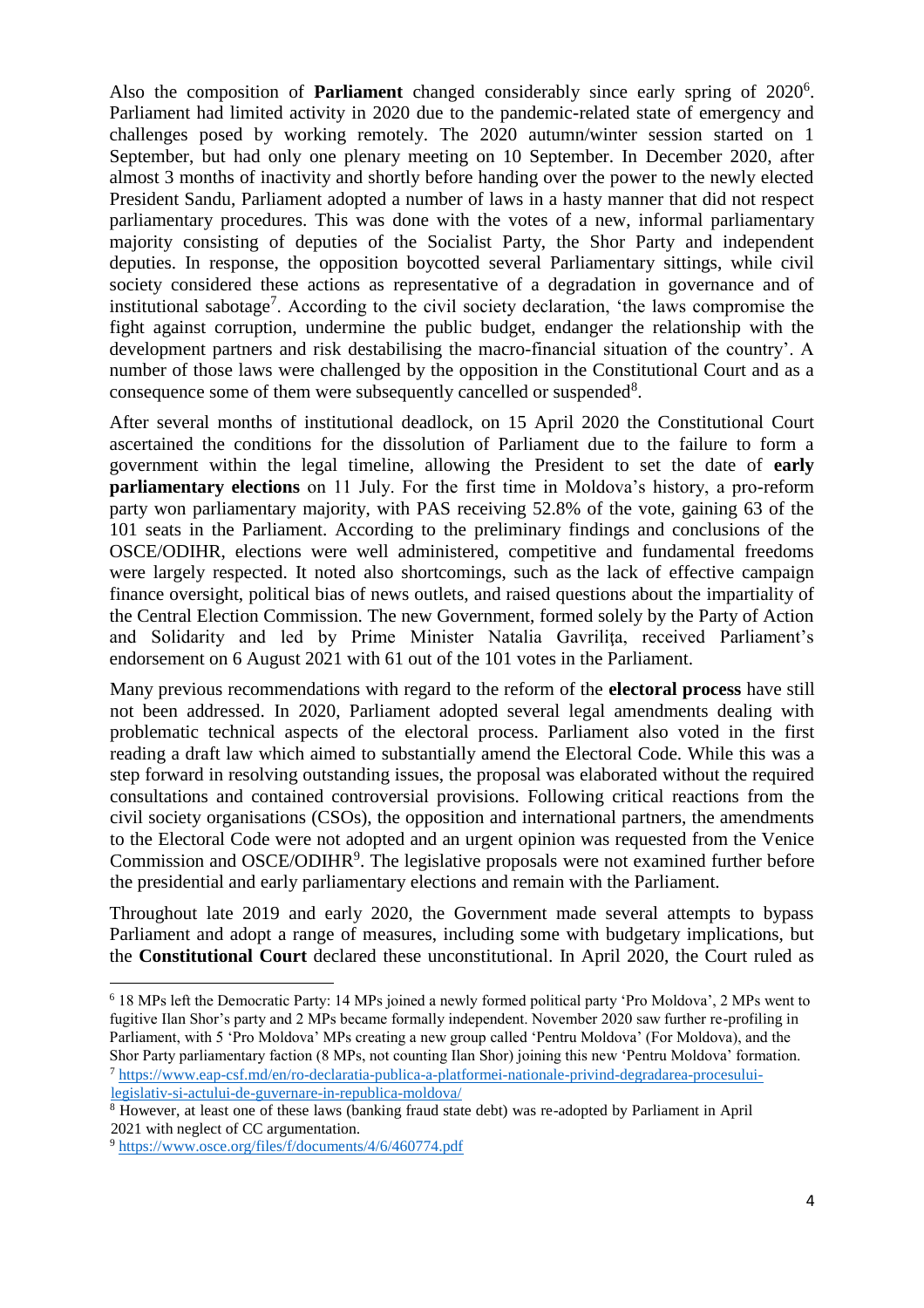unconstitutional the law on measures to support businesses and the population in the crisis conditions. Chairman of the Constitutional Court, Vladimir Ţurcanu, subsequently resigned and was replaced by Domnica Manole after it was revealed that he discussed ongoing proceedings with President Igor Dodon. In May 2020, the approval of a USD 200 million loan from the Russian Federation was also found unconstitutional by the Court. During the reporting period, the Constitutional Court played a critical role in decisive political moments, most importantly when it allowed for the dissolution of Parliament on 15 April 2021. This sparked a backlash from the de facto parliamentary majority, who in response tried to remove the Chairwoman of the Constitutional Court from office in breach of constitutional provisions, an action that was strongly criticised by the international partners $^{10}$ .

Moldova's ranking on the 2021 World Press Freedom Index improved by two places (89th among 180 countries) but remained low due to concentration of **media** ownership, monopolisation of the advertising market, lack of editorial independence and control of media institutions by economic and political groups, barriers to access to information, as well as attacks on and intimidation of journalists, among other reasons. Addressing a 2018 cartel complaint on the advertisement market, the Competition Council found in October 2020 no indication of such a cartel, but it established that Casa Media (an advertising agency formerly linked with the fugitive oligarch Vladimir Plahotniuc) had abused its dominant position on the advertising market. In response, the Competition Council issued an unprecedented fine of MDL 1.85 million (approx. EUR 83 000). Following allegations of mismanagement and political influence, three members of the Audio-Visual Council resigned in 2019. The selection of the new members by Parliament in July 2020 drew criticism from the opposition and civil society.

A peer review of the Audio-Visual Council is pending. On 16 December 2020, Parliament amended the Code of Audio-visual Services, lifting the limitation on broadcasting military and political content from countries which have not ratified the European Convention on Transfrontier Television (including Russia). Other controversial changes, such as limitation of local content requirements and restricting the confidentiality of sources, were not adopted.

**Public administration reform** saw some progress as regards salary management and policy coordination by the State Chancellery. However, the institutional setup of the public administration is still in need of major reform. Moldova continued prudent fiscal management and disciplined budgetary planning in spite of the difficult circumstances during the pandemic. The Government remains committed to the implementation of the **Public Finance Management (PFM) Strategy** (2013-2020), which has been extended till end 2022. The pace of reforms has slowed down, inter alia, due to frequent changes in the Government and the increasing pressure on financial resources brought about by the COVID-19 pandemic. Nevertheless, the authorities have made progress on PFM reforms. Among the key achievements for 2019 and 2020 is the increasing accuracy of revenue projections by the Ministry of Finance. The Ministry has continued to improve the medium-term budgetary framework process, and improved the regulatory framework for financial management and internal control. Further improvements are needed in a number of areas, including adherence to the budget calendar, public investment planning and execution, accounting standards, public internal control and audit, governance of state-owned enterprises, public procurement and e-procurement. The preparation and implementation of a new PFM strategy needs to be carried out following a Public Expenditure and Financial Accountability (PEFA) assessment.

 $\overline{a}$ 

<sup>10</sup> <https://www.venice.coe.int/webforms/events/?id=3137>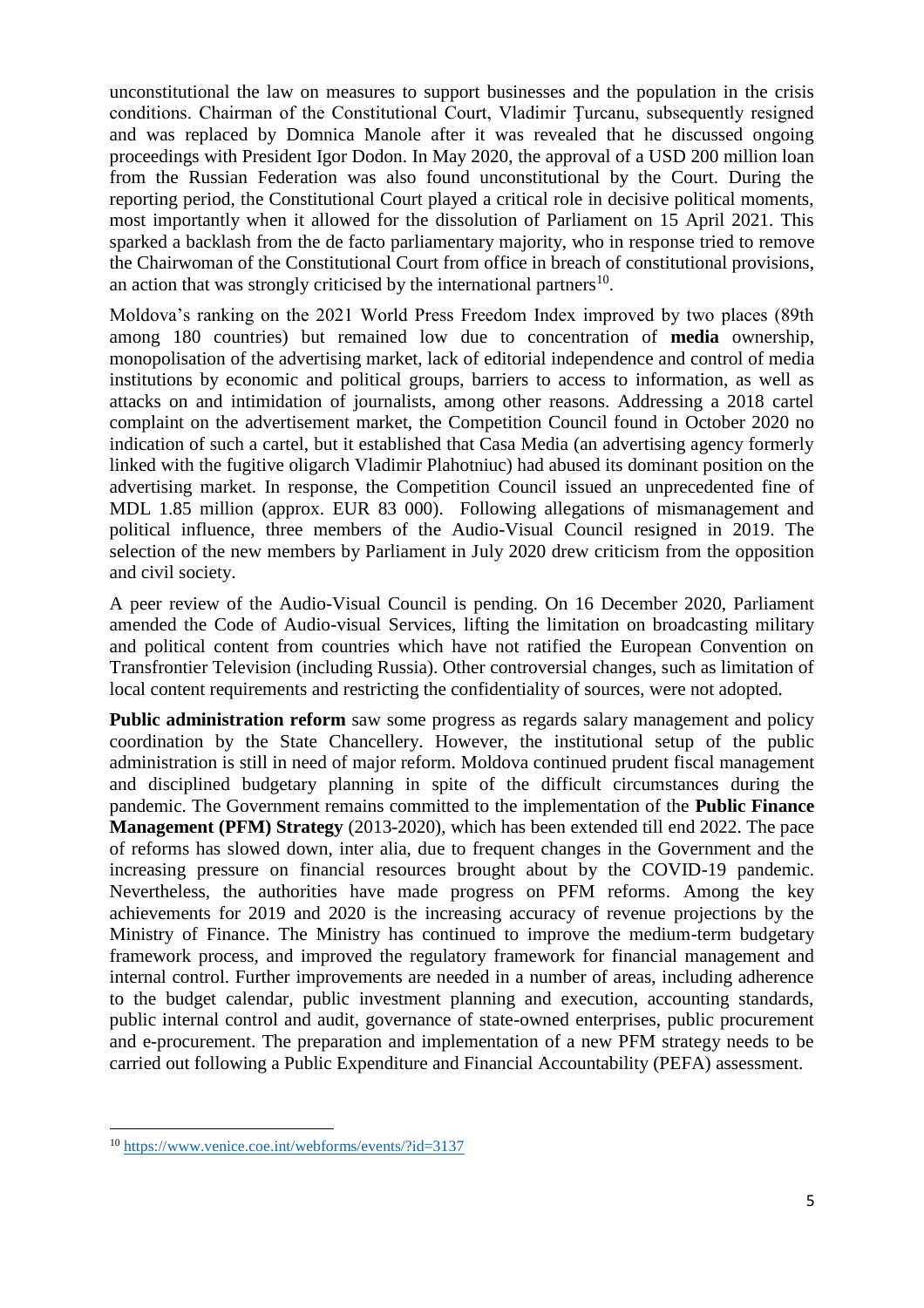The Parliamentary Public Finance Control Committee became fully functional in December 2019, leading to better parliamentary oversight over the Court of Accounts. In December 2020, the Court of Accounts adopted its 2021-2025 development strategy and hearings on the Court's annual audit report took place on 15 December. With the support of an ongoing EU project, the Court further developed its financial auditing capacity, and improved its cooperation with the law enforcement bodies, especially on handling suspected fraud cases. However, the Court faced challenges related to its institutional independence, and there was no significant progress on internal audit in the public sector.

A package of laws<sup>11</sup> on the **Autonomous Territorial Unit (ATU) of Gagauz-Yeri**, which contribute to the harmonisation of national legislation in accordance with the provisions of the Constitution, Moldovan legislation and the Law on the special legal status of the Gagauz-Yeri ATU, was adopted by Parliament on 16 December 2020. Two of three implementing laws on the autonomous status of Gagauzia - pending since 2016 - were finally adopted by Parliament in December 2020, however, for these to become effective, further amendments to the Law on the special status of Gagauzia would need to be adopted.

Civil society organisations continued to call for increased **transparency in decision-making** in Parliament and other public authorities, reiterating their proposals submitted in 2016-2017 regarding the legislative framework on access to information. So far, these proposals have not led to any results.

Cooperation between public authorities and **civil society** remained sporadic and largely not institutionalised, despite an existing Strategy and Action Plan for Civil Society Development for 2018-2020. Parliament adopted the long-pending law on non-commercial organisations on 11 June 2020, one of the conditions for disbursement of the second tranche of the 2017-2020 EU macro-financial assistance. Among other things, the law simplifies the registration procedure and eliminates the registration fee. The amount allocated to CSOs through the 2% income tax designation mechanism decreased by 17% in 2020, partly due to the COVID-19 pandemic and the 2018 tax reform.

There were improvements on **local governance** through the consolidation of the fiscal transfer system and the financial autonomy of the local authorities as part of the 2020 state budget. A multi-party technical commission was established on 28 July 2020 under the Prime Minister with the objective of proposing a territorial amalgamation option based on wider consultations, but there is no clear timeline for the adoption and implementation of this major reform. On 9 April 2021, the law on LEADER local action groups was voted in Parliament, describing the procedure for their registration and operation, and allowing them to become legal entities that can receive funds from rural development LEADER measures.

The Ombudsman's Report on the Observance of Human Rights and Freedoms in the Republic of Moldova in 2020<sup>12</sup> concluded on lack of positive changes in the observance of **human rights** in 2020, while actions announced by the authorities failed to deliver improvements. Key problems were identified in relation to the right to access healthcare, to access information of public interest, the rights to work and decent life, freedom of movement, and freedom of expression. The National Human Rights Council, responsible for monitoring the implementation of the 2018-2022 National Human Rights Action Plan, held its first meeting in September 2020. The Law on the functioning of languages in Moldova, restoring the status

 $\ddot{\phantom{a}}$ 

<sup>&</sup>lt;sup>11</sup> The laws regulate: entry and exit of localities in the Gagauzia territory, establishing of a special level for Gagauzia in the local governance system (currently it has second level equal to regions); prohibition for Parliament to amend the Law on special status of Gagauzia without consent of Comrat.

<sup>&</sup>lt;sup>12</sup> <http://ombudsman.md/wp-content/uploads/2021/04/Raport-2020-FINAL-RED.pdf>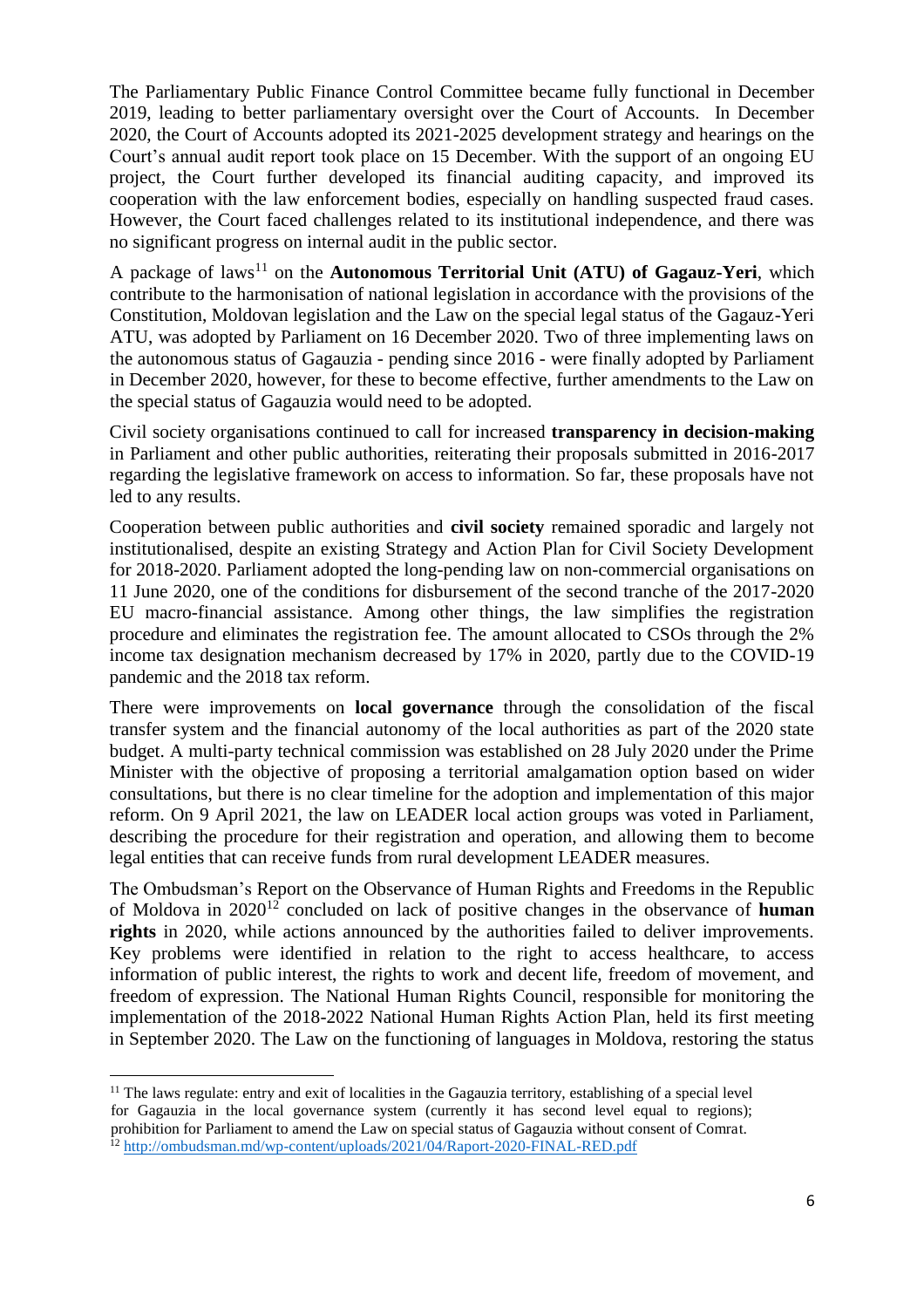of Russian as a language of interethnic communication, was adopted, but was contested by the opposition at the Constitutional Court and later declared unconstitutional.

Legislation to increase the capacities of the National Council for Preventing and Eliminating Discrimination and Ensuring Equality is still pending adoption by Parliament. The Council registered an increase in the number of complaints on non-observance of human rights (2 623 in 2019 compared to 2 010 in 2018), most of which relate to gender discrimination. In 2020, the European Court of Human Rights found Moldova in breach of the European Convention on Human Rights in 32 cases.<sup>13</sup>

The Ombudsman's office published a critical report<sup>14</sup> on the **prison situation** during the pandemic. In March 2020, Parliament suspended the mechanism for lowering imprisonment terms due to poor detention conditions, and requested the Government to present a draft law on improving the compensatory mechanism. Inter-prisoner violence and intimidation linked to informal hierarchies remained prevalent.

**Hate speech** remains an issue of concern, including at the highest political level, and by religious and community leaders. It mainly targets women and lesbian, gay, bisexual, transgender, intersex (LGBTI) persons<sup>15</sup>. Legislative amendments related to hate crime have been pending before Parliament since 2016. A new action plan for 2020–2024 on promoting the memory of the Holocaust and a culture of tolerance, combating racism, antisemitism, xenophobia and other forms of intolerance was adopted by the Government in January 2021.

Women continued to face **gender inequality** on the labour market, including a gender pay gap and age-based discrimination. While the legal framework no longer prohibits access to certain professions, its implementation remains slow and women continue to face de facto obstacles, such as lack of access to affordable care services. Women's involvement in decision-making is limited due to gender stereotypes and norms. The COVID-19 pandemic further worsened gender inequality, violence against women, and discrimination against those in marginalised groups (persons with disabilities, people living in extreme poverty). Parliament adopted on 11 June 2020 amendments in line with the Istanbul Convention granting to police the right to issue an emergency restriction order against a perpetrator of domestic violence. After approval by the Government in December 2019, the ratification of the Council of Europe Convention on Preventing and Combating Violence against Women and Domestic Violence (Istanbul Convention) stalled until it was passed in the first reading by the Parliament on 1 October 2021.

A new **Child Protection** Strategy and Action Plan for 2021-2026 is under preparation. The process of de-institutionalisation was advancing: the number of family care/foster families increased from 41 in 2019 to over 200 in 2020. Serious issues remained with infant mortality, child labour, including links to trafficking and sexual exploitation, as well as with the particular situation of Roma children and children left behind by their parents. Of concern is also the stagnating number of babies and children with disabilities in institutional care facilities and the insufficient quality of social services to support families in vulnerable situations. The COVID-19 pandemic and the accompanying measures to control it led to an increase of violence against children and an increase in child poverty.

## **2.2. Foreign and security policy**

 $\ddot{\phantom{a}}$ 

<sup>&</sup>lt;sup>13</sup> [https://www.echr.coe.int/Documents/Annual\\_report\\_2020\\_ENG.pdf](https://www.echr.coe.int/Documents/Annual_report_2020_ENG.pdf)

<sup>&</sup>lt;sup>14</sup> http://ombudsman.md/wp-content/uploads/2020/08/en-rezumat\_situa%C8%9Bia-Covid19\_pe-site.pdf

<sup>15</sup> <https://rm.coe.int/report-on-the-visit-to-moldova-from-9-to-13-march-2020-by-dunja-mijato/16809ed0e4>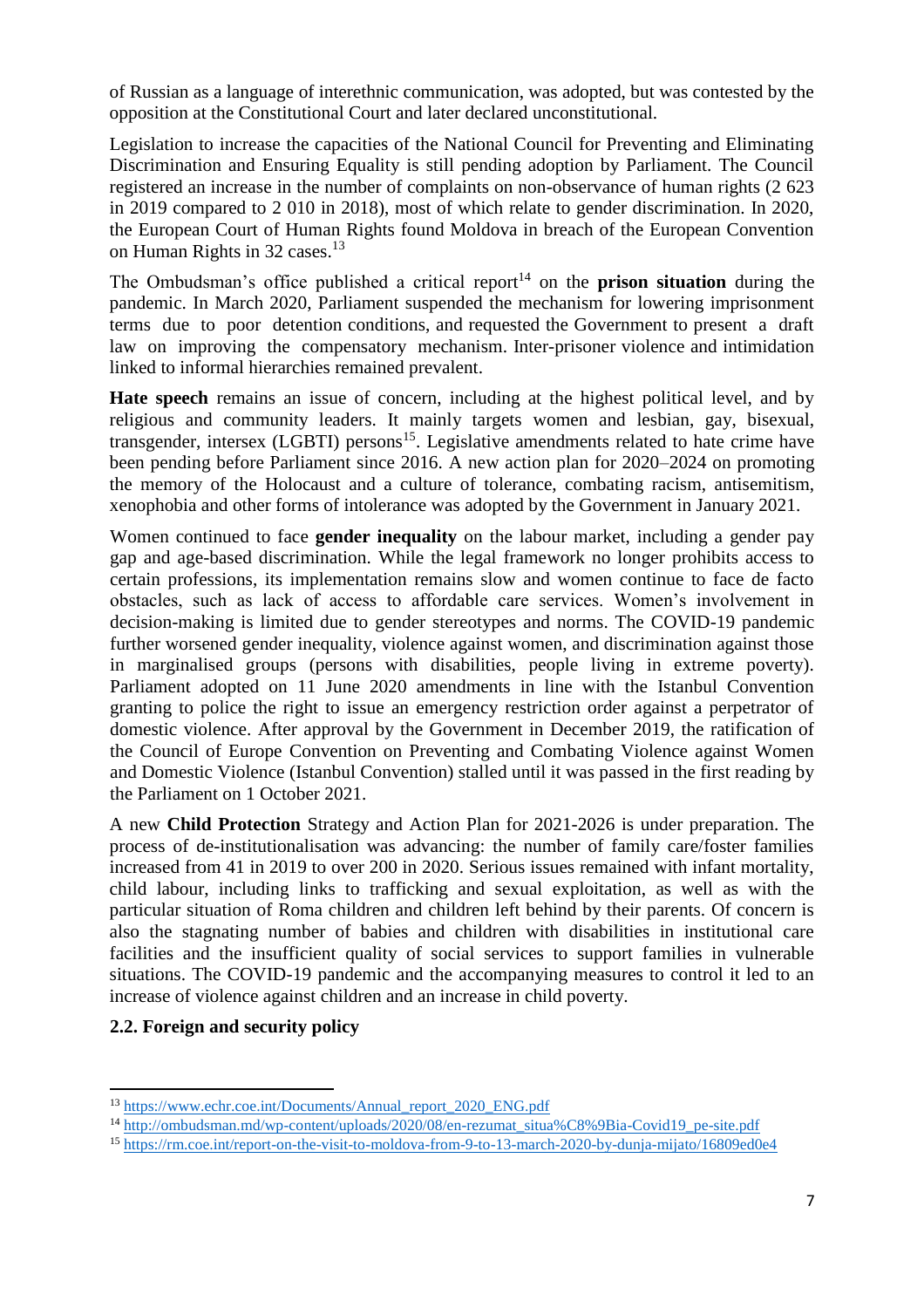Moldova continued cooperating with the EU on foreign and security policy. In 2019, Moldova aligned itself with 80% of the EU Common Foreign and Security Policy positions with which it was invited to align (comprising declarations by the High Representative on behalf of the EU and Council decisions on EU restrictive measures), while in 2020 the alignment rate dropped to 68%. Moldova significantly did not align itself with EU declarations and Council decisions concerning the Russian Federation, China (Hong Kong) and Belarus. The contribution to **Common Security and Defence Policy** missions continued, with one military staff representative seconded to the EU Military Training Mission in Mali since September 2020. The EU-Moldova Agreement on Security Procedures for Exchanging and Protecting Classified Information was operationalised in January 2021.

There was no progress on the adoption of a new **National Security Strategy**. The adoption of a Strategy and Action Plan on Weapons of Mass Destruction and Chemical, Biological, Radiological and Nuclear (CBRN) Security was delayed. Moldova continues to benefit from capacity building support through the EU CBRN Centre of Excellence initiative framework.

As regards **peaceful conflict resolution**, the most recent talks concerning the Transnistrian conflict took place in the 5+2 format in Bratislava in 2019; and the parties have not met in this format since then. 2020 was marked by a severe COVID-19 outbreak on both banks of the Nistru River, with negative effects on cooperation. The Transnistrian region is covered by the national vaccines strategy and Chişinău coordinates with Tiraspol on this issue in the Working Group on Healthcare. Freedom of movement across the administrative boundary line was further restricted, and a number of unauthorised checkpoints were installed in the Security Zone. However, in June 2021, Tiraspol announced that the special regime would not be reintroduced as long as the epidemiological situation remained favourable (the situation was restored as before the pandemic). The so-called quarantine checkpoints established by the de facto leadership in March 2020 in the Security Zone were removed. There was limited progress in the functioning of the Latin script schools, access to farmlands in the Dubăsari area and the apostillation of Transnistria-issued diplomas. In September 2020, Parliament adopted legal amendments on the functioning of joint vehicle registration offices in Tiraspol and Rîbniţa to prolong their functioning until 1 September 2022. The decision of Ukrainian authorities to allow only vehicles with Moldovan and neutral licence plates to cross the Moldovan-Ukrainian border entered into force on 1 September 2021, as agreed in the relevant 2018 Protocol decision, with a transition period until 1 October for vehicles with Transnistrian number plates to return through the territory of Ukraine.

The **EU Border Assistance Mission to Moldova and Ukraine** (EUBAM), together with the Moldovan and Ukrainian border and customs agencies, continued supporting the modernisation of border facilities at the Kuchurhan-Pervomaisc crossing point in the framework of the EU-financed project 'Enhancing integrated border management along the Ukraine-Moldova Border'. The EUBAM 12 programme was extended until 30 November 2021, and the next phase of EUBAM is set to be adopted before the end of the year. In June 2020, the Government adopted a decision applying to economic operators from the Transnistrian region, exempting them from compliance with Moldovan economic policy measures and prohibitions until the beginning of 2022 if the imported goods remain in the territory of the Transnistrian region.

## **2.3 Justice, Freedom and Security**

The Ministry of Justice carried out wide consultations on the draft **Strategy for Ensuring the Independence and Integrity of the Justice Sector 2021-2024** and its accompanying Action Plan. The documents were adopted in Parliament on 26 November 2020. However, the President refused its promulgation due to the absence of an extraordinary evaluation of judges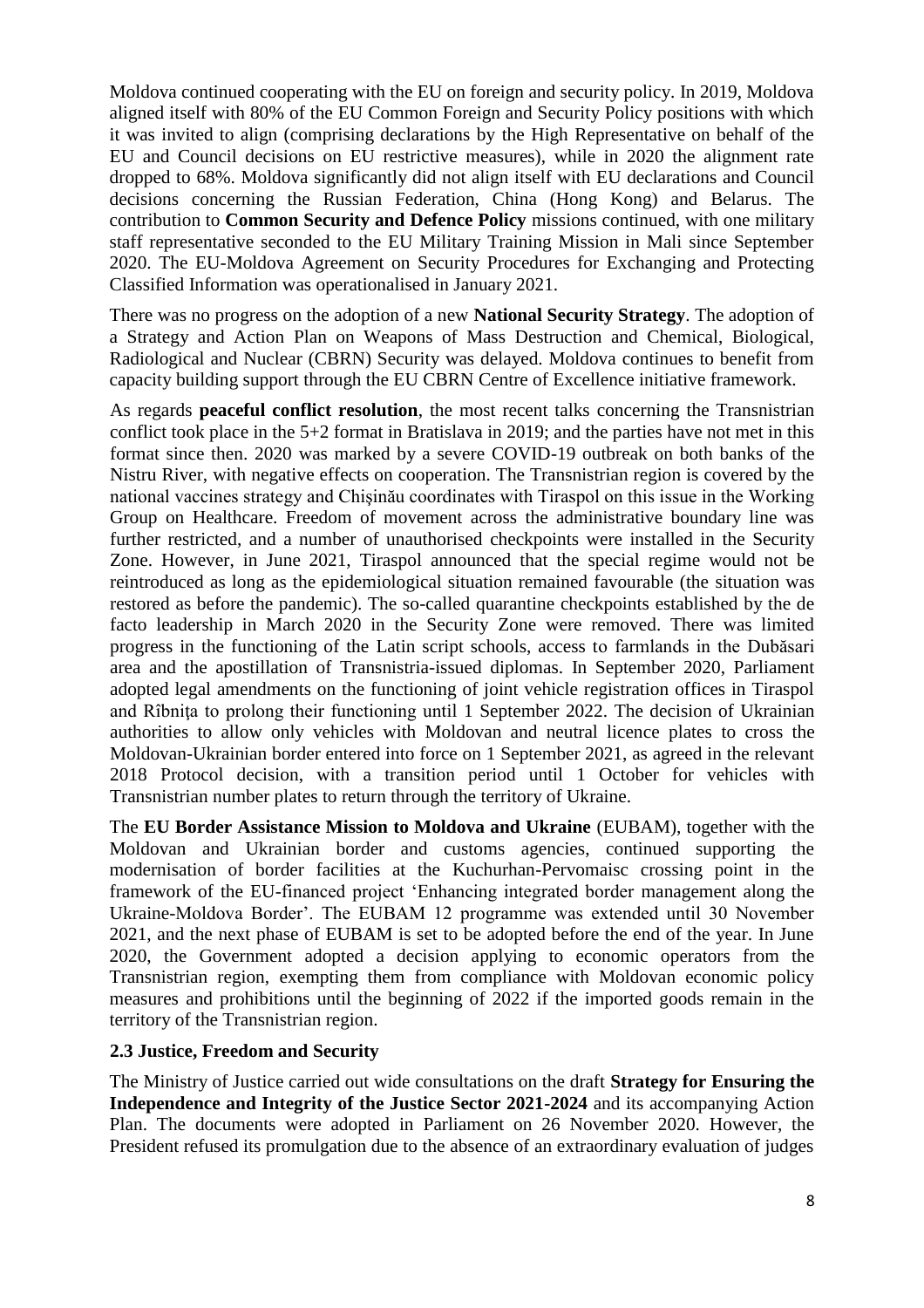and of the abrogation of Article 307 of the Criminal Code (a provision foreseeing criminal liability of judges for rendering unwarranted judgements) and returned it to the Parliament. A clear timeline for adopting and implementing the strategy has not been presented yet.

The selection procedure and current composition of the **Superior Council of Magistracy** is still not in line with European standards and the recommendations of the Venice Commission and the Council of Europe Group of States against Corruption (GRECO). GRECO raised issues over disciplinary proceedings, the evaluation and promotion of judges and prosecutors, including the decision-making of the Superior Council of Magistracy for these processes, and of the Council's composition<sup>16</sup>.

Following legislative amendments to the Law on the Superior Council of Magistracy in January 2020, four lay members were appointed to the Council in March 2020, contrary to recommendations of the Venice Commission, which further criticised the appointments and selection procedure in June 2020 for taking account of political affiliation instead of merit. Decisions by the Superior Council of Magistracy on the appointment of new judges and the career of judges (promotion, transfer, evaluation and disciplinary proceedings) still lack the necessary level of transparency, as these decisions are regularly not reasoned or justified.

The draft amendments to the Constitution aim at strengthening the independence of the judiciary and bringing into line with European standards a number of aspects concerning judges' careers. The amendments focus on the appointment of judges and the composition and selection process of the Superior Council of Magistracy. After initial criticism in its first opinion, and following the *amicus curiae* opinion from the Venice Commission on 16 November  $2020^{17}$ , the Constitutional Court approved the amended text in its second opinion of 3 December 2020, and the amendments were approved by the Government and registered in Parliament on 10 December 2020 for adoption, as required by one of the conditions for the payment of the second tranche of the emergency EU macro-financial assistance programme. They were adopted by the new Parliament in second and final reading on 23 September 2021. The Law on the Superior Council of Magistracy, including the latest legislative amendments adopted in August 2021, will need to be further modified to bring it in line with the newly adopted constitutional amendments.

The **judiciary** continued to grapple with allegations of internal divisions and vested interests. Several judges of doubtful professional integrity were promoted, including the judge who invalidated the Chişinău elections in 2018. In another case, a judge did not receive a permanent appointment after the 5-year probation period, a decision that was linked by some to an earlier complaint he had made about interference in the judicial procedure by his hierarchy<sup>18</sup>.

As of December 2019, the new **Prosecutor General**, Alexandru Stoianoglo (appointed in November 2019), conducted internal inspections of the two Specialised Prosecutors' Offices on Anti-Corruption and Organised Crime, without guarantees that their functional and operational independence would be safeguarded. Chief Anti-Corruption Prosecutor Viorel Morari was suspended from office on 23 January 2020 after criminal charges were brought against him; later some of these charges were dropped. A new Chief Prosecutor for the Office of Combatting Organised Crime was appointed in 2020, but the selection procedure did not involve a real competition. The Law on prosecutors office was amended in July 2020, after

 $\overline{a}$ <sup>16</sup><https://rm.coe.int/fourth-evaluation-round-corruption-prevention-in-respect-of-members-of/16809fec2b>

<sup>&</sup>lt;sup>17</sup> [https://www.venice.coe.int/webforms/documents/?pdf=CDL-PI\(2020\)014-e.](https://www.venice.coe.int/webforms/documents/?pdf=CDL-PI(2020)014-e)

<sup>18</sup> [https://anticoruptie.md/ro/stiri/o-organizatie-a-judecatorilor-se-solidarizeaza-cu-un-magistrat-inlaturat-din](https://anticoruptie.md/ro/stiri/o-organizatie-a-judecatorilor-se-solidarizeaza-cu-un-magistrat-inlaturat-din-sistem)[sistem](https://anticoruptie.md/ro/stiri/o-organizatie-a-judecatorilor-se-solidarizeaza-cu-un-magistrat-inlaturat-din-sistem)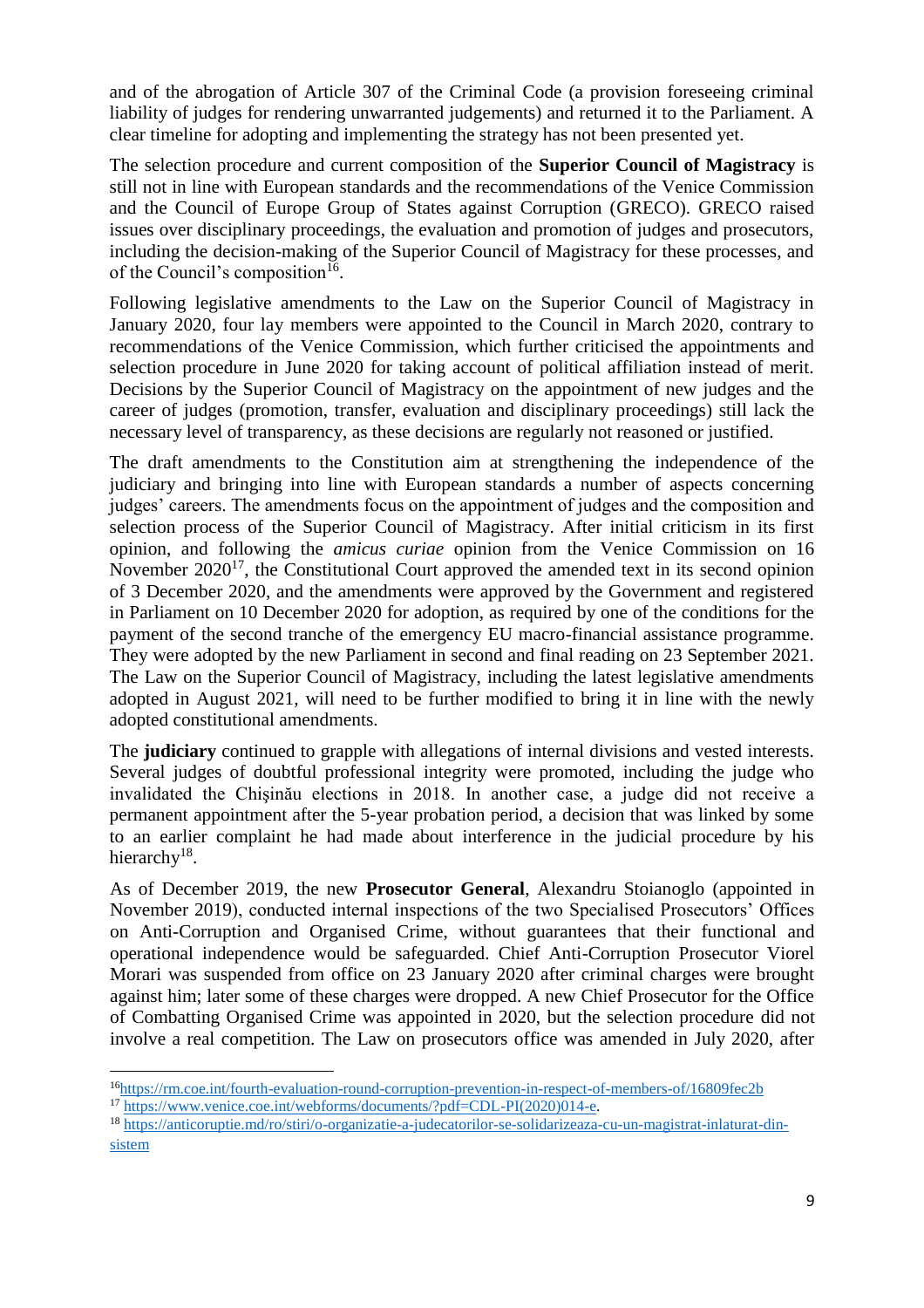little public consultation, providing for the appointment of prosecutors by transfers instead of competitions. The new Parliament adopted in second reading further amendments to the Law on prosecutors office in August 2021, including mechanisms to evaluate the activity of the Prosecutor General and to establish his disciplinary liability.

Prosecutor General Stoianoglo declared the conviction of businessman Vaeceslav Platon (sentenced in 2017 to 18 years in prison for fraud and money laundering and confiscation of assets of MDL 896 million) as 'illegal' and ordered his release from prison even before the review case had been sent to the courts. After his acquittal in the bank fraud case in June 2021, Veaceslav Platon left the country and did not appear at subsequent court hearings in other pending cases, prompting the Chişinău Court to issue an arrest warrant. Public prosecutors dropped the charge of money laundering against 13 judges involved in the Russian Laundromat affair. For alleged involvement in the banking fraud, prosecutors requested the seizure of Victoriabank's assets, raising questions over the investment climate and banking stability. On the other hand, charges were dropped against minority shareholders who facilitated the taking of control over the defrauded banks<sup>19</sup>. Ilan Shor, the main figure in the Kroll report, who was sentenced in 2017 in the first instance to more than 7 years imprisonment, remains a fugitive from justice, with his trial continuously postponed. Ex-PM Vlad Filat, who had been sentenced to 9 years in prison for corruption and undue influence as part of the banking fraud investigation, was released from prison after serving only four  $years<sup>20</sup>$ .

GRECO published in October 2020 the Second compliance report on the prevention of corruption among Members of the Parliament (MPs), judges and prosecutors, finding that the current level of compliance is 'globally unsatisfactory'. The report mentions the repeated failure to address political corruption, citing rushed legislative processes, the lack of progress on adopting a code of conduct for MPs and unclear application of the legislation on lifting parliamentary immunity.

Moldova has made efforts in the **fight against corruption**, such as increasing the annual budget of its anti-corruption institutions including the National Integrity Authority, the Criminal Asset Recovery Agency and the Financial Investigation Unit. The 2017-2020 National Integrity and Anti-corruption Strategy was extended for two years. The June 2020 draft law on establishing an Anti-corruption Court was under examination, but was not included in the 2021-2024 Justice Sector Strategy and Action Plan. In May 2020, Moldova joined the peer review programme of the OECD Anti-corruption Network for Eastern Europe and Central Asia (ACN) – the Istanbul Anti-corruption Action Plan (IAP).

Amendments to the Law on the **National Integrity Authority** regarding assets and conflict of interest declaration were adopted in first reading in August 2021.

According to the 2021 report of the United Nations Interregional Crime and Justice Research Institute on **illicit financial flows and asset recovery<sup>21</sup>**, Moldova has invested substantially in policy reform measures to combat corruption, organised crime and illicit financial flows. However, there are still significant opportunities to strengthen and streamline capacity and results in the seizure and confiscation of assets linked to illicit activity. The report recommends to consider bolstering transparent mechanisms for the seizure, confiscation, management and distribution of illicitly-obtained assets, and ensure the Criminal Asset Recovery Agency is enabled to act as a key entity facilitating this role.

 $\overline{a}$ 

<sup>&</sup>lt;sup>19</sup> Kroll First report https://www.rise.md/wpcontent/uploads/2017/03/Kroll-Moldova-Shor-Melnic.pdf

<sup>20</sup> <https://crjm.org/en/justitie-echitabila-sau-justitie-selectiva-studiu-de-caz-dosarele-filat-platon-si-sor/>

<sup>21</sup> <http://www.unicri.it/Publications/Illicit-Financial-Flows-Asset-Recovery-Moldova>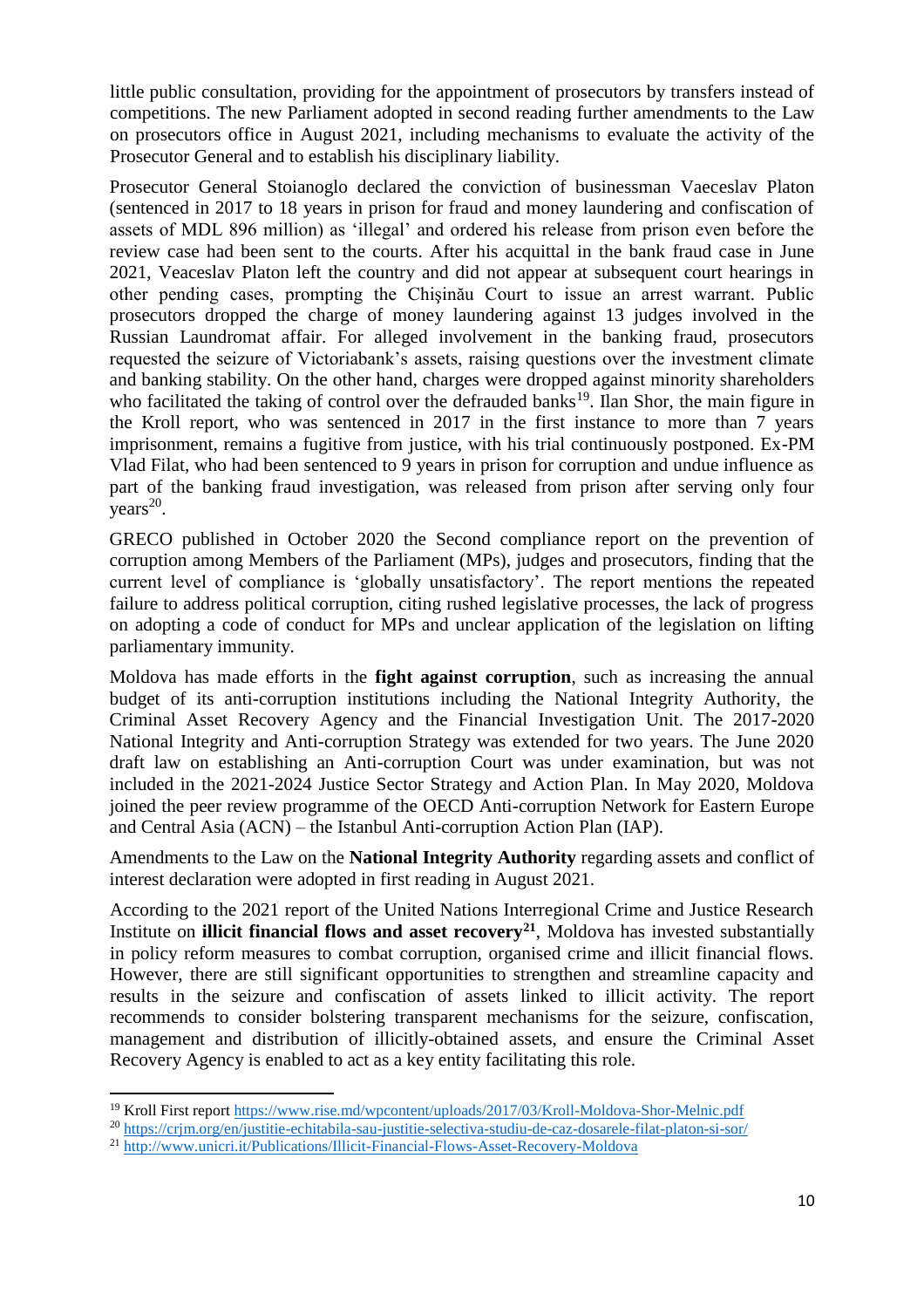The Law on **anti-money laundering** entered into force in December 2020, but secondary legislation is still missing. A draft law redefining the beneficial owner concept was approved at first reading by Parliament in July 2020, but its conformity with international standards will be assessed once it is adopted. The Law on amending and supplementing the Anti-Money Laundering/Countering Financing of Terrorism Law, introducing a new definition of the beneficial owners to enhance traceability of ownership, still needs to be adopted. The finalisation and adoption of a new law on **control of assets and conflict of interests** is pending.

The 2020-2025 Anti-Money Laundering/Counter Terrorism Financing Strategy was adopted in December 2020 and work to conduct the second Money-Laundering/Terrorism-Financing National Risk Assessment had started. An **Asset Recovery Mechanism,** aimed at returning to the Moldovan state funds stolen in the 2014 bank fraud, was approved on 18 May 2021. Nevertheless, the 2018 bank fraud criminal asset recovery strategy requires a comprehensive updated to ensure it is achievable, efficient and effective.

Implementation of guidelines on parallel financial investigation aimed at implementing the requirements of the EU anti-money laundering standards and improving the law enforcement agencies' capacities in investigating money laundering, terrorism financing and other serious crimes continued. In March 2021, Moldova's Financial Unit was working on cooperation mechanisms with other national competent authorities to allow improved information sharing.

**Cooperation in criminal matters** continued through implementation of the 2014 cooperation agreement with Eurojust enabling swift and safe exchange of information. In June 2020, an agreement was signed with the Prosecutor General's Office of Latvia on the creation of a Joint Investigation Team to examine the 2014 banking fraud case, in line with the conditions for the disbursement of the second tranche of the COVID-19 macro-financial assistance.

The **Citizenship-for-Investment Programme,** granting Moldovan citizenship in exchange for investment ran between 2018 and 2020. The programme was finally abolished upon EU request on 1 September 2020. Applications submitted until September continue to be examined according to the same rules applicable before termination of the scheme, including due diligence checks. 38 applications were submitted for 98 people and 20 applications concerning 52 people were successful. Six applications for 19 people are still to be assessed.

The implementation of the **Police Development Strategy** (2016-2020) and the Public Order and Security Strategy (2017-2020) saw moderate progress in a number of areas, meeting the policy conditions for the Police Budget Support Programme disbursements. Further, a number of important points from the Police Development Strategy remain to be addressed. Despite the envisaged creation under the Association Agenda of a Joint Law Enforcement Training Centre as a separate entity, the institution was created under the Ministry of Internal Affairs' existing Training Academy. The physical construction of the training centre was also lagging behind. Following the strategy's expiration at the end of 2020, a working group was established to elaborate a successor strategy for the years 2021-27.

On **cybersecurity**, the operationalisation of a national computer emergency response team in line with the provisions of the National Information Security Strategy and Action Plan 2019- 2024 is pending approval of its mandate to foster cooperation among private service providers.

**Organised crime** groups continued to represent a substantial criminal threat as Moldova continued to be an important source country for counterfeit alcoholic beverages smuggled into the EU and a major source of contraband and counterfeit cigarettes. The excessive flow of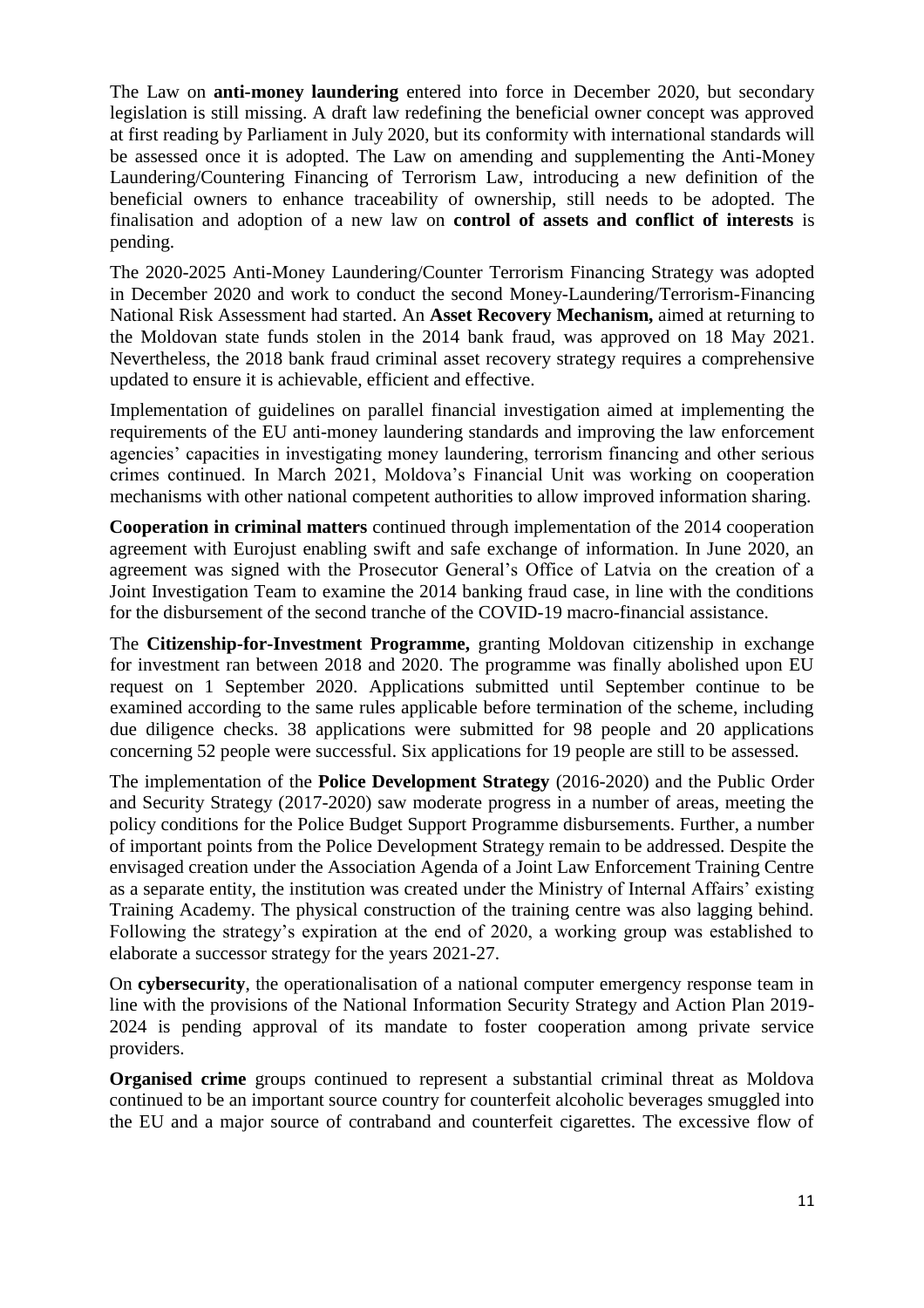cigarettes shipped to the Transnistrian region resumed at the beginning of 2020 with a significant share of those cigarettes being smuggled into the  $EU^{22}$ . Moldova is also a transit country for illegal drugs, especially heroin, trafficked to the EU. Moldovan organised crime groups are reported to be heavily involved in financially motivated malware and ransomware distribution.

Moldova is a reliable partner in the fight against **organised crime**. It has good, even if still limited cooperation with Europol Cybercrime Centre. Moldova continues to cooperate on investigations into international electronic and online payment fraud participating in the European Money Mule Action week. Moldova is also working together with Europol on fighting online child sexual exploitation having participated in the Victim Identification Task Force in 2020. Moldova's cooperation with Europol's European Counter Terrorism Centre remains limited.

Moldovan participation in the European Union Agency for Law Enforcement Training (CEPOL) activities has been rather low so far. Moldova also benefits from the regional projects Training and Operational Partnership Against Organised Crime (TOPCOP) and Fighting Organised Crime in the Eastern Partnership region, led by both Europol and CEPOL. The country is also a beneficiary of the EU4Monitoring Drugs project implemented by the European Monitoring Centre for Drugs and Drug Addiction. In 2020, Moldova participated in the European Multidisciplinary Platform Against Criminal Threats (EMPACT).

Moldova has expressed willingness to engage with the EU to discuss ways and means for its integration in the recently adopted EU Action Plan on Firearms. Concerning cooperation in civil matters, there were no developments on the signature and ratification of the Hague Conventions by Moldova.

Moldova remains a source for **trafficking in human beings** for sexual and labour exploitation. The Moldovan authorities have put in place their 2018-2023 National Strategy for Preventing and Combating Trafficking in Human Beings and accompanying 2018-2020 Action Plan. The National joint risk analysis group on fighting cross border crime, trafficking in human beings and irregular migration continued to function.

On **data protection**, the approval of legislation to ensure alignment with the General Data Protection Regulation (2016/679) and the Data Protection Directive (Directive 2016/680) for Police and Criminal Justice Authorities was pending. A draft law on personal data protection has been awaiting its second reading in Parliament since November 2018. A number of civil society organisations and media outlets have expressed concern about some of the draft law's provisions, including concerns on limiting access to information of public interest and on increasing the powers of the National Center for Personal Data Protection<sup>23</sup>.

## **3. Economic Development and Market Opportunities**

## **3.1 Economic development**

 $\ddot{\phantom{a}}$ 

On the back of the pandemic and a prolonged drought in the summer, **Gross Domestic Product** (GDP) fell by 7% in 2020, the steepest decline in years. The recession was driven primarily by a fall in final consumption, which contracted by some 7%, followed by investments that declined by 2%. On the supply side, agriculture as well as services, such as

 $22$  According to the information of the Moldovan Public Services Agency, from December 2020 to June 2021, there was neither cigarette import to the Transnistrian region nor new licenses were issued to companies from the left bank of the Nistru River.

<sup>23</sup> [http://media-azi.md/ro/stiri/parlamentul-votat-%C3%AEn-prim%C4%83-lectur%C4%83](http://media-azi.md/ro/stiri/parlamentul-votat-%C3%AEn-prim%C4%83-lectur%C4%83-controversata-lege-privind-protec%C8%9Bia-datelor-cu-caracter) [controversata-lege-privind-protec%C8%9Bia-datelor-cu-caracter](http://media-azi.md/ro/stiri/parlamentul-votat-%C3%AEn-prim%C4%83-lectur%C4%83-controversata-lege-privind-protec%C8%9Bia-datelor-cu-caracter)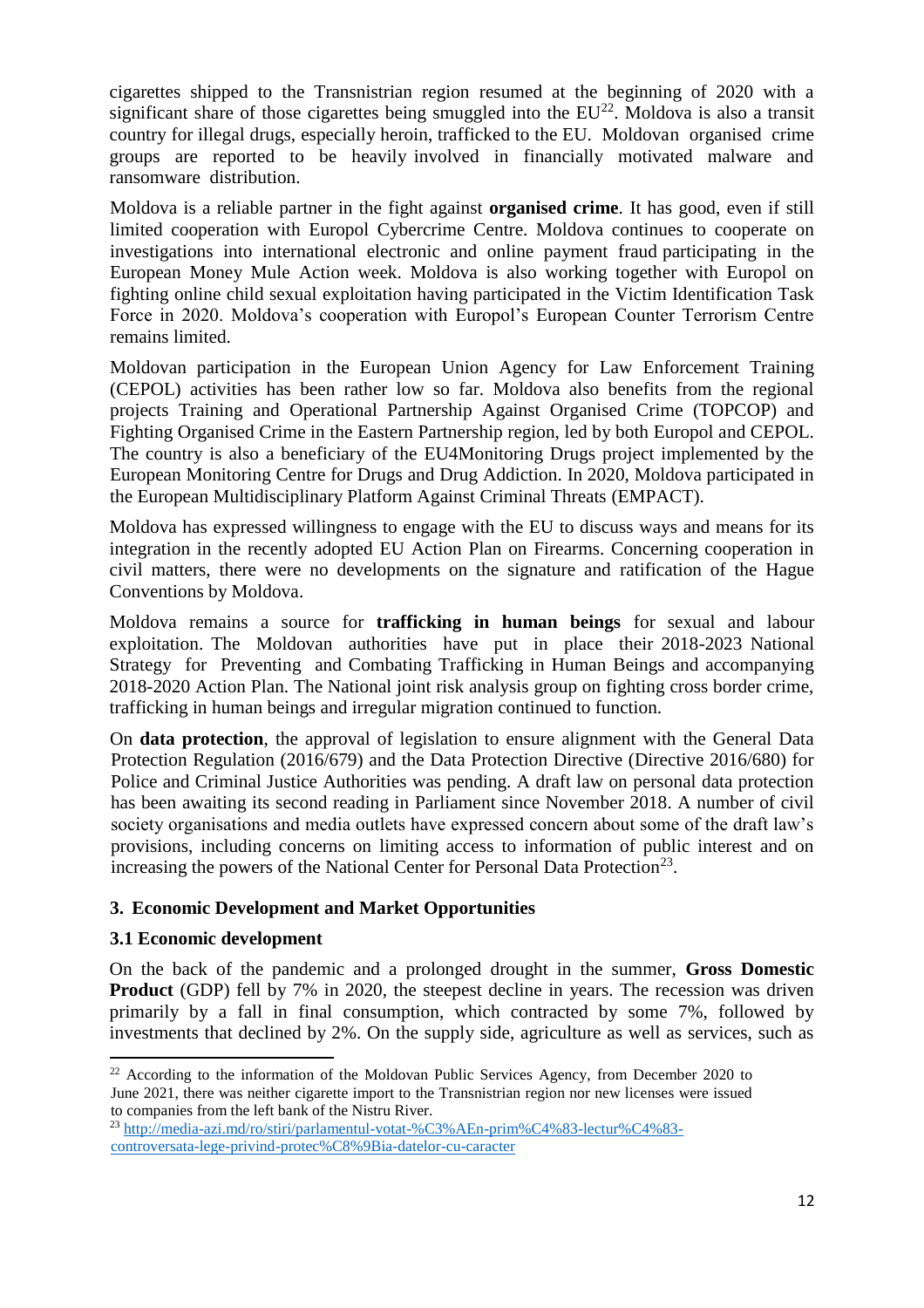wholesale and retail trade, were among the most affected sectors. The Government introduced several growth-friendly measures to mitigate the socio-economic consequences of the crisis, including a temporary increase in social benefits, tax deferrals and monetary easing. However, the overall level of support was relatively low, at about 2% of GDP. Starting 2021, the Moldovan economy gradually begins to recover, with GDP growing at 1.8% in Q1. Recent forecasts by the World Bank and the International Monetary Fund (IMF) project an overall recovery within the range of 3.8% and 4.5% of GDP.

Due to the steep decline in domestic demand and falling commodity prices (including fuel), in 2020 **inflation** moderated sharply. In December, the annual inflation rate reached 0.4% yearon-year, significantly below the target level set by the National Bank of Moldova (NBM) at 5% (+/- 1.5 pps). In 2021, however, driven by higher food prices, inflation began to rise considerably. In August, the annual inflation rate stood at 4.6% year-on-year, nearing the target rate. As such the central bank revised the policy rate twice, from a record low of 2.7% in November 2020 to 3.7% in July 2021 and further to 4.7% in September.

The COVID-19 pandemic changed Moldova's **fiscal situation**. The initial budget deficit for 2020 projected at 3% of GDP was amended several times, to up to 8% of GDP following the September 2020 revision. However, due to underspending and several optimization measures by the Government, the fiscal deficit narrowed to 5.3% at the end of the year. In 2021, the fiscal position is assumed to remain challenging. Spending on health and social protection continued to increase in Q1 2021 by 6.4% and 6.2% respectively. The State Budget for 2021 projects a further increase of the deficit to 6.5% of GDP. Due to the pandemic-induced crisis, **public debt** went up considerably in 2020 to 32.9% of GDP from 27.4% of GDP in the previous year.

Financial assistance from international partners was key in 2020. In April 2020, Moldova benefited from an emergency **IMF programme** of USD 235 million. In July 2020, the IMF and Moldova signed a new staff level agreement for a three-year reform programme of Extended Credit Facility/Extended Fund Facility for USD 558 million. The IMF Executive Board was expected to adopt the programme in September 2020. However, due to delays in the implementation of the prior actions<sup>24</sup>, as well as due to the political situation, the programme's adoption has been postponed. Discussions with the IMF about the programme have restarted, following the appointment of the new Government.

In 2020, Moldova was a major beneficiary of **EU macro-financial assistance (MFA)**. A disbursement of EUR 30 million (EUR 10 million in grants and EUR 20 million in loans) was made in July 2020 following the fulfilment of relevant conditions. In November, Moldova received the first tranche of the emergency COVID-19 MFA, worth EUR 50 million in loans on highly favourable terms to cover urgent financing needs resulting from the COVID-19 crisis. Given the recent significant progress made with respect to the fulfilment of the Memorandum of Understanding policy conditions the Commission disbursed the second instalment of EUR 50 million in loans on 7 October 2021.

After some initial volatility in the exchange rate market, Moldova's **currency**, the lei, stabilised. Among others, it can be accounted for by the inflow of foreign currency via remittances, which proved resilient throughout the pandemic. Although the level of **remittances** noted a slight decline at the start of 2020, it soon rebounded, going back to the pre-crisis level, at around 15% of GDP. In Q1 2021, remittances continued to grow to reach

<sup>1</sup> <sup>24</sup> The remaining prior action to be implemented by Moldova concerned the selection of the three Deputy Governors of the National Bank of Moldova.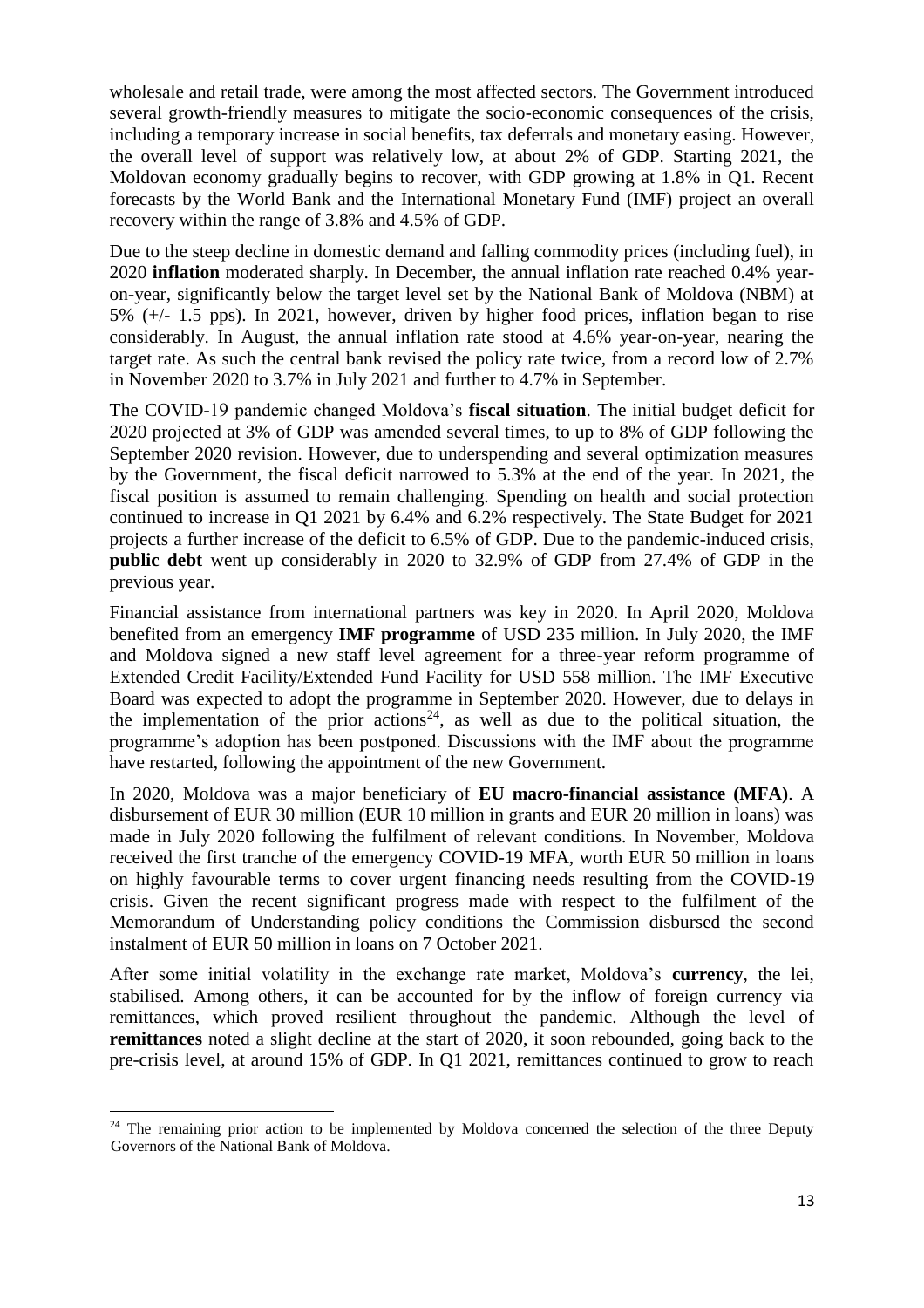17.5% of GDP, with an on-going notable increase of transfers from EU countries whilst declining from other regions.

The **banking sector** remained well capitalised, but its financial stability was affected by certain actions initiated by law enforcement agencies. Investigations into several systemically important banks of Moldova (including Victoria Bank) continued, with similar proceedings now also taking place in the insurance sector. There has been little progress in the **banking fraud** investigation or in asset recovery (also see section 2.3). Moreover, the former parliamentary majority, headed by the Socialist Party, on several occasions attempted to undermine the independence of the National Bank of Moldova, which raised significant concerns among the international community, including the IMF, World Bank and the EU. The former Government repeatedly attempted to pass in the Parliament the abrogation of the "one-billion-dollar law", which risked the de-capitalisation of the central bank, thus undermining the country's economic stability. Although President Sandu refused to promulgate the law, some further concerns remain, notably with regard to the acquittal of Vaeceslav Platon who had been sentenced to prison for his involvement in the bank fraud and fled Moldova in July 2021.

In September 2020, Parliament adopted the Law providing transfer of supervision powers from the National Commission for Financial Markets to the National Bank of Moldova. This would establish the national bank's supervision of **insurance** and non-banking credit institutions from 2023. The law was adopted in the context of a constantly increasing credit portfolio of non-banking credit institutions and weak supervision of the insurance market. In September 2020, Moldova became a full member of the international car insurance green card system, following a 20-year monitoring period. Parliament also adopted long-awaited changes to the Law on insurance, transposing to some extent the EU Solvency II Directive. However, the financial stability of the insurance sector in general remains at risk. Authorities did not advance on the implementation of proper supervisory audits by international auditors or on fixing shareholders transparency problems in some systemic companies.

On **taxation**, there was some progress on the alignment of value-added tax (VAT) legislation. However, further approximation with the EU VAT Directive is still required, as well as harmonisation with the EU excise duty legislation. In September 2020, Parliament adopted provisions that will provide special powers to the State Tax Service to conduct investigations and determine the degree of criminal liability for economic crimes. The increased powers raised concerns due to the risk of abuse and corruption, and overlapping functions with other authorities. The practical implementation of the provisions will require close monitoring.

The National Bureau of **Statistics** continued its efforts to increase compliance with international and European standards, and to strengthen the role of the National Bureau of Statistics in the coordination of the National Statistical System. However, the Bureau continues to suffer from severe lack of human, financial and IT resources, which hamper its efforts.

Moldova ranked 48th out of 190 countries in the 2020 World Bank 'Doing Business' Report. Long-standing issues over lack of judicial independence, outdated regulations and corruption continued to damage the **business environment and investment climate**. Several EU investors reported difficulties in access to fair and transparent justice. The OECD 2020 SMEs Policy Index report recommended more effective competition policy to promote a level playing field for all enterprises. The COVID-19 crisis had a negative effect, especially on SMEs in the retail, transport, hospitality, tourism and services sectors, and in agriculture. Moldova continued to take part in the Enterprise Europe Network as part of participation in the COSME programme.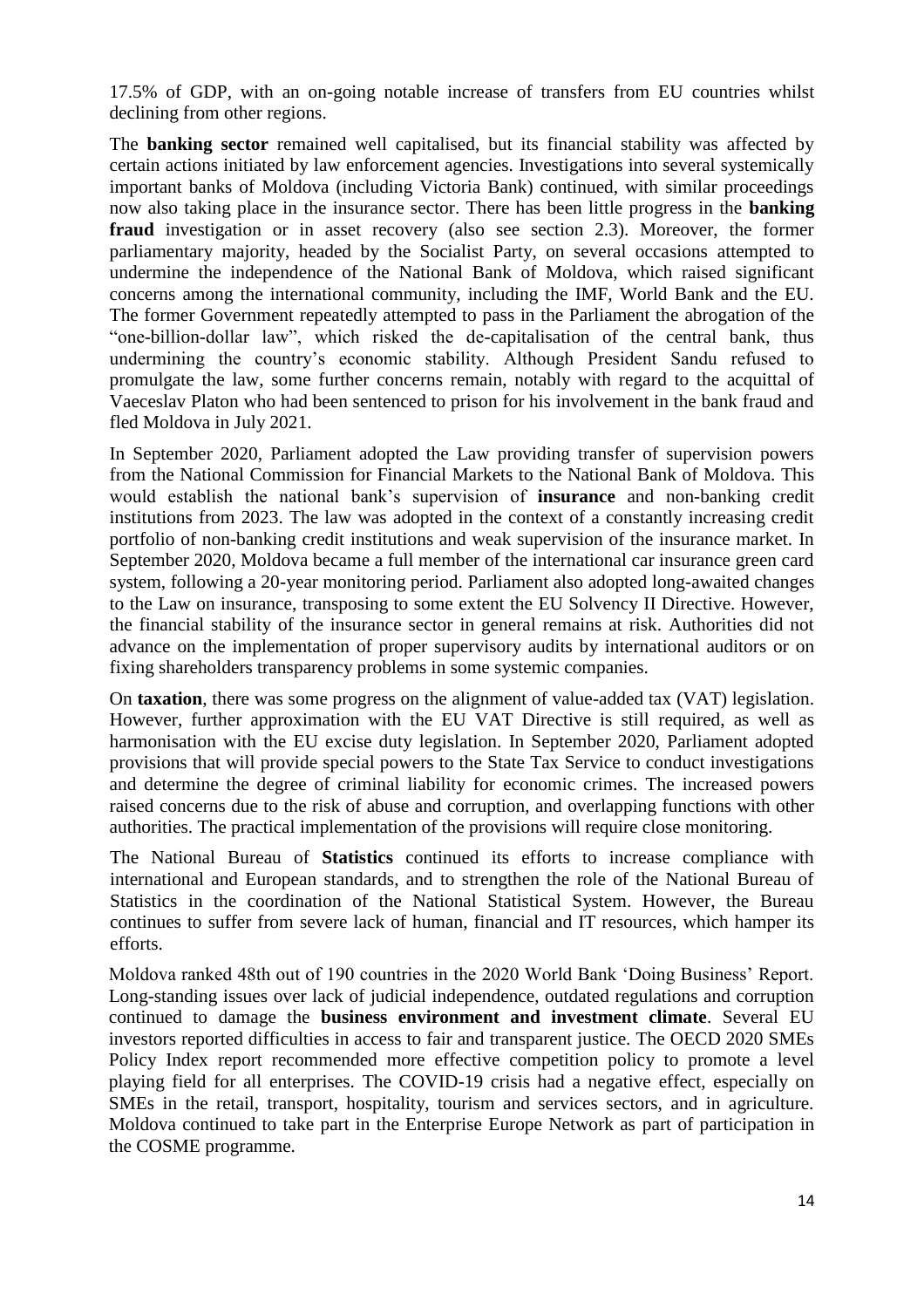Moldova plays an active part in the Steering Group meetings of the Common Maritime Agenda for the Black Sea, contributing to the discussion on the impact of COVID-19 on **blue economy sectors,** future flagship projects and related investment prospects. In relation to the cooperation in the fight against illegal, unreported and unregulated fishing, the adoption of amendments to its relevant national legislation (definition for fishing vessels consistent with international instruments, rules for registration and deregistration of vessels) needs to be sped up. Drought and localised late frosts and hail led to a decrease of **agricultural** production. The Government allocated MDL 300 million subsidies to compensate crop loss.

The **unemployment rate** in 2020 was 3.8%, and the youth unemployment rate (15-24 age group) was 17.6%. The average employment rate decreased from 42.3% to 40.03%. During the COVID-19 state of emergency, unemployment benefit was increased to MDL 2 775, equivalent to the minimum wage. The Labour Code was also amended, including changes to adapt to the pandemic conditions, adding specific rules on teleworking.

In 2020, Moldova continued to approximate its legal framework to the EU *acquis* of **occupational health and safety**, and adopted some modifications to the Law on the reorganisation of the State Labour Inspectorate, bringing the competence for occupational health and safety monitoring back within the remit of the State Labour Inspectorate. However, restrictions on labour inspections set by Law No. 131 on state control of entrepreneurial activities persist. In May 2021, Moldova ratified the International Labour Organisation's Convention No. 161 on Occupational Health Services.

On 16 December 2020, the Law amending the Law on the State Pension System, lowering the retirement age to 57 for women and 62 for men, was adopted by Parliament and promulgated by then President Dodon. The World Bank expressed concerns that this law would reverse the hard-earned progress made in recent years on pension adequacy and sustainability, and leave fewer resources for priority spending in health, education and infrastructure.

As regards **public health**, in 2020 Moldova was seriously hit by the COVID-19 pandemic, adding pressure on the already stretched health and social service delivery systems. Against this background and to support the Government in mitigating the consequences of COVID-19 pandemic, the EU allocated EUR 15 million in budget support programme (the 'COVID-19 Resilience Contract') in 2020. Full implementation of the Coronavirus Infection Preparedness and Response Plan remains a priority. The use of the online tender platform for COVID-19 related procurement, as well as the monitoring of COVID-19 related tenders, was a positive step towards transparency of public procurement in the health sector, but the increased use of emergency procedures also heightened the risks of favoring or disadvantaging certain economic agents. Adoption of the National Health Strategy 2030 and its Action Plan is pending and more efforts are required to ensure full functionality of the National Public Health Agency. Moldova continued cooperation with the European Centre for Disease Prevention and Control in the field of communicable diseases and active participation in the 3<sup>rd</sup> Health Programme and Health for Growth 2014-2020 programme.

## **3.2 Trade and Trade-Related Matters**

In 2020, the **EU remained the main trade partner of Moldova**, accounting for 53% of its total trade (approx. 67% of total exports and 45% of Moldova's total imports). Total trade between the EU and Moldova decreased by almost 11% compared to 2019, to slightly over EUR 4.2 billion. Following the implementation of the third-year review, certain tariff rate quotas and trigger volumes under the anti-circumvention mechanism were reviewed.

The pandemic had a negative impact on Moldova's **exports**, which registered an overall reduction of almost 16% in 2020. This happened mainly during the state of emergency. The EU maintained a share of 67% of Moldova's exports, but exports to the EU and to other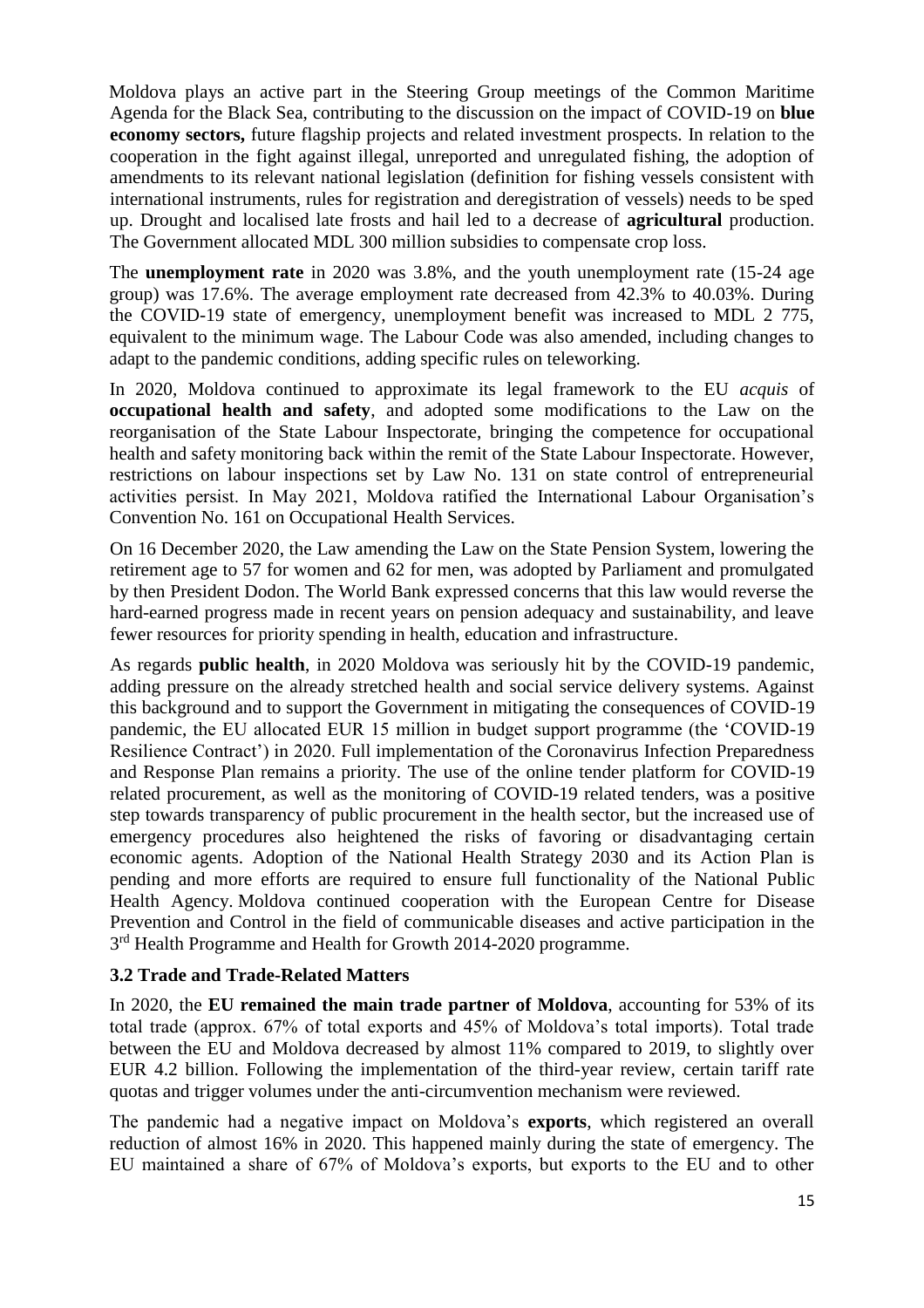countries registered a decrease in the range of 15%. The main exports from Moldova to the EU in 2020 were electrical machinery and equipment, clothing and oil seeds (especially sunflower seeds). The main EU exports to Moldova were mineral fuels, electrical machinery and vehicles.

In December 2020, Parliament adopted amendments to the **Domestic Trade Law**, which were promulgated by former President Dodon on 22 December 2020. The amendments foresee an obligation for retailers to have at least 50% of Moldovan-made food products on their shelves, contrary to Moldova's commitments under the Deep and Comprehensive Free Trade Area (DCFTA) and to the World Trade Organization (WTO) provisions on national treatment of goods. In May 2021, new amendments to the Domestic Trade Law were adopted by Parliament, but President Sandu used the right of suspensive veto on legislation, refusing to promulgate them and referred back to Parliament for further review. On 23 July, the caretaker Government adopted an extensive list of products subject to the 50% rule, in order to implement the earlier amendments to the Domestic Trade Law adopted in December 2020. The implementing rules entered into force on 23 August 2021, thus running contrary to the DCFTA and WTO commitments.

As a result of the audit performed in February 2019, in 2020 the Moldovan accreditation body (MOLDAC) obtained full membership of the main EU accreditation body. The membership ensures the concept of 'accredited once, accepted everywhere', putting MOLDAC on equal footing with all EU Member States' accreditation bodies. In addition, the National Institute of Metrology became a member of the European Association of National Metrology Institutes, which ensures an integrated measurement infrastructure throughout Europe.

Moldova has made efforts to implement its **competition** legislation, but the independence and impartiality of the Competition Council remained an issue. A peer review of the Competition Council is pending. On enforcement of **intellectual property rights** legislation, some cases show a low level of cooperation by the stakeholders involved. The Government has yet to appoint a competent authority to enforce and verify the respect of the product specifications of geographical indications.

As regards **sanitary and phytosanitary standards**, additional reform efforts are needed to diversify the export of products of animal origin. On 16 July 2021, the Commission included Moldova in the relevant list of third countries authorised to export dairy products to the EU, subject to a specific risk-mitigating treatment. An EU audit is ongoing for the export of poultry meat and class A and B eggs. The reference laboratory of the Republican Centre for Veterinary Diagnosis received accreditation for new methods of animal health monitoring. A risk-based analysis system for import checks and controls still needs to be developed.

On **customs and trade facilitation,** an authorised economic operator mutual recognition programme was initiated and some progress was made. Despite EU support, Moldova's accession to the Common Transit Procedure Convention and the implementation of the New Computerised Transit System remain uncertain. The new Customs Code, drafted with EU technical assistance, was finally adopted by the Parliament on 24 August 2021, fulfilling one of the conditions for disbursement of the second tranche of the COVID-19 macro-financial assistance, paving the way for the future customs cooperation and trade facilitation. Laws to counter smuggling, import tax evasion and increase customs investigation powers were also part of the conditions for obtaining the COVID-19 macro-financial assistance; these were adopted and promulgated in December 2020.

The Ministry of Economy and Infrastructure adopted a roadmap to boost the process of **digitalising the national economy** and developing e-commerce. Moldova benefited from several components of the EU4Digital regional project and pilots such as the mutual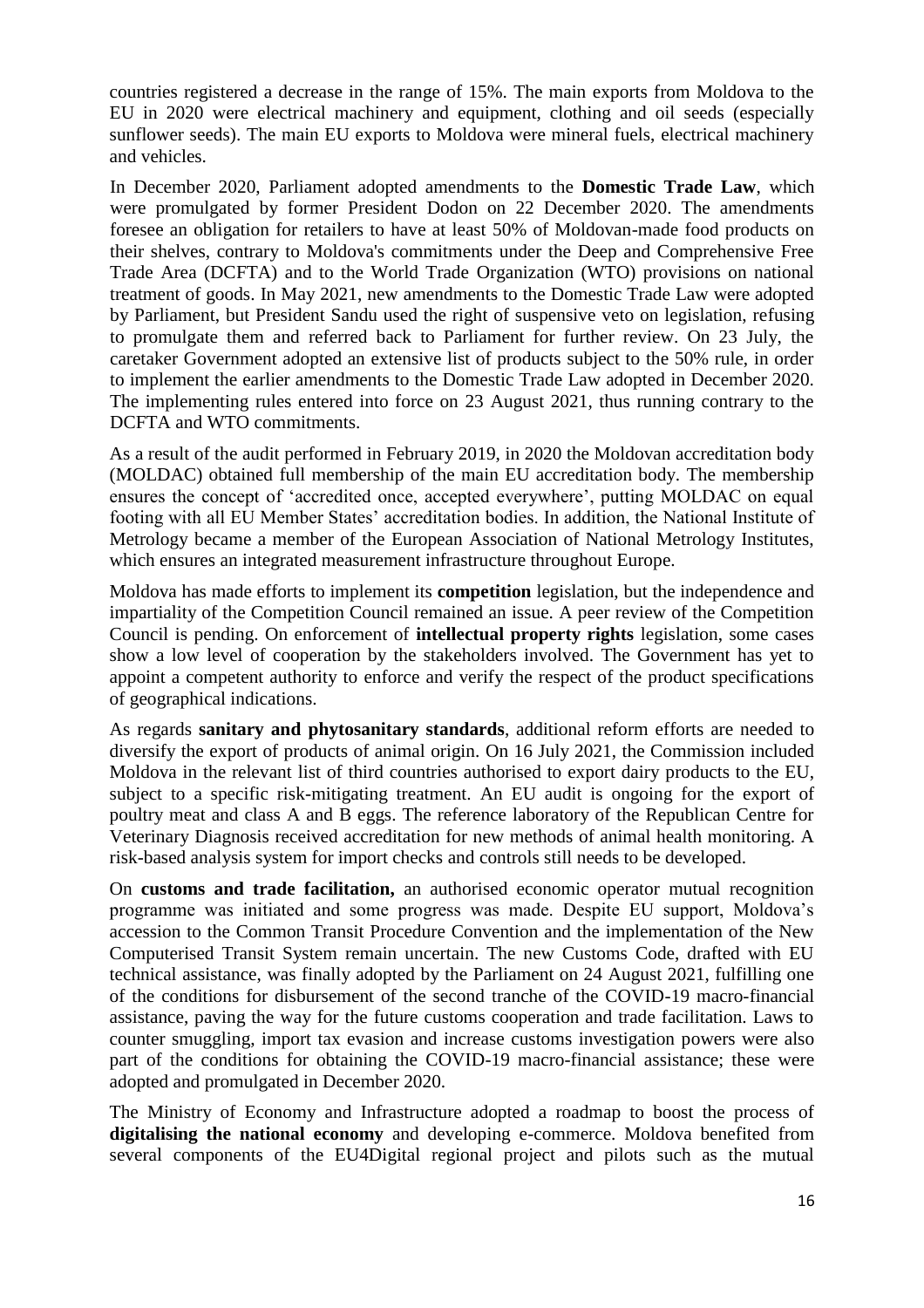recognition of electronic signatures with Ukraine. A new instrument to support SMEs digitalisation was co-funded by the EU as a rapid COVID-19 response measure.

According to the World Bank 2020 report on the assessment of the **public procurement** system in Moldova, the Law on public procurement is overall aligned with good international practice, but will require further amendments. The corresponding secondary legislation is partly outdated and contradictory and requires revision. A new Law on utilities procurement has been adopted and entered into force in June 2021. Centralised procurement is little developed and its use in practice (mainly for medical supplies and equipment) is hampered by regulatory problems (e.g. no provisions for framework agreements) and inadequate eprocurement systems. The Memorandum of Understanding for the MFA called for the strengthening of transparency and efficiency of central procurement in the healthcare sector, requiring re-design of the e-procurement system. In October 2020, Moldova was granted access to the EU Tenders Electronic Daily system, and its contracting authorities can now publish contract notices in the Official Journal of the EU. A new Public Procurement Strategy for 2021-2026 and action plan, reflecting the subsequent alignment steps is pending adoption.

Limitations and deficiencies faced by the labour inspection system have remained a topic for discussion in the **trade and sustainable development sub-committee format.** In November 2020, a modification to the law on the Labour Inspection was approved by the Parliament, bringing occupational safety back under the State Labour Inspection's remit, while unannounced inspections are still carried out under the requirement of Law No. 131 which is not fully aligned to the International Labour Oragnisation's standards.

On **company law**, the amendments to the Law on joint stock companies and related by-laws were approved by Parliament in February 2020 and entered in force on 1 January 2021. The amendments are intended to align with some of the provisions of Directive (EU) 2017/1132 and with Directive 2017/828 of 17 May 2017 amending Directive 2007/36/EC on encouraging long-term shareholder engagement.

#### **4. Connectivity, Energy Efficiency, Climate Action, Environment and Civil Protection**

Although Moldova was the first Energy Community contracting party to adopt a new law transposing the EU Energy Efficiency Directive, the elaboration and adoption of secondary **energy** efficiency legislation is still ongoing. This process continued with the approval of the 2019-2021 National Energy Efficiency Action Plan and the approval of the programme for renovation of public buildings. The new Regulation for energy audit<sup>25</sup> was also approved. The reform of the Moldovan power sector to align with the EU's Third Energy Package was advancing slowly. Moldelectrica is expected to be certified in 2021 as independent system operator. The yearly electricity acquisition process improved compared to previous years, although outstanding issues included corporate governance and the need for enhanced transparency at Energocom, the state-owned trader company. The National Agency for Energy Regulation adopted the new electricity market rules<sup>26</sup> thus ensuring a transparent and competitive electricity market. Gas unbundling was still pending and was postponed due to the COVID-19 crisis. The construction of the strategic Ungheni-Chişinău gas pipeline was completed in August 2020. The construction of the electricity interconnection between Moldova and Romania started, with the EU providing a EUR 40 million grant, while also leveraging loans from the European Bank for Reconstruction and Development and European Investment Bank (EIB). New feed-in tariffs for smaller electricity producers from renewables

1

<sup>&</sup>lt;sup>25</sup> Order of The Government of The Republic of Moldova, September 10, 2020 No. 676

<sup>26</sup> National Energy Regulatory Agency Decision No. 283 dated 07-08-2020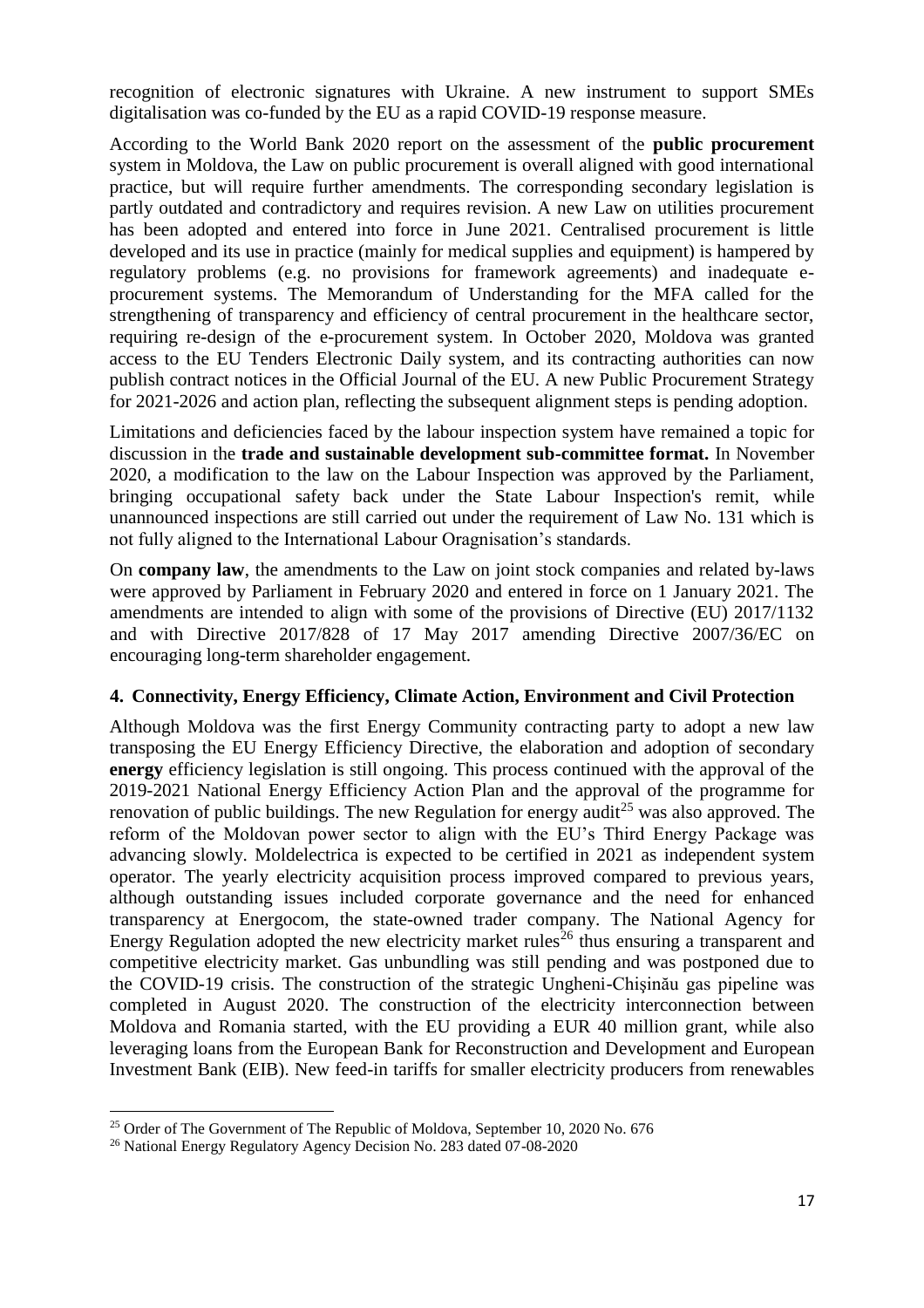were established by the regulator in February  $2020^{27}$  to promote renewable energy sources. Tenders for big renewable projects were postponed to 2021.

**Environment** and climate considerations are embedded into the new Moldova 2030 National Development Strategy, both as standalone priorities and as clearly defined sustainability objectives. The overarching reorganisation of the institutions subordinated to the Ministry of Agriculture, Regional Development and Environment continued with the reform of the water (Apele Moldovei) and forestry (Moldsilva) agencies, including their former state enterprises. Substantial progress was made on **waste and chemicals management**. In June 2020, Parliament ratified the financing agreement with the EIB for the 'Solid Waste in the Republic of Moldova' project, implemented as part of the 2013-2027 National Waste Management Strategy. The framework Law on chemical substances, adopted at the end of 2018, came into force in February 2020. The Law on the control of major accident hazards involving dangerous substances<sup>28</sup> was adopted in June 2020, approximating to the Seveso III Directive, with a number of implementing acts in this field adopted in the same year.<sup>29</sup>

On **climate change**, a more robust national monitoring, reporting and verification system was put in place in 2019 through the adoption of a regulation on measuring, reporting and verifying greenhouse gas emissions, in compliance with the respective transparency requirements of the Paris Agreement and partially transposing the respective EU *acquis*. In March 2020 Moldova submitted its second nationally determined contribution (NDC2) and set up a new mechanism to coordinate climate change activities.

In the area of **transport**, work continued on restructuring of the Moldovan railway sector and of the 'Moldovan Railways' state enterprise in accordance with the 2018-2021 Action Plan. In June 2020, the Government approved the new Railway Code and sent it to Parliament (in line with EU requirements). The Common Aviation Area Agreement between the EU and its Member States and Moldova entered into force on 2 August 2020. On transport infrastructure, Moldova continued to implement priority projects, which are part of the extended indicative core TEN-T networks. In January 2020, the Government approved the 2020-2021 Road Safety Action Plan, and approved and sent to the Parliament the law on the creation of an accident investigation bureau for air, rail and naval accidents in September 2020. Moldova has not progressed on improving its performance in the maritime safety area, thus continues to feature on the Black List of the Paris Memorandum of Understanding.

On **civil protection**, Moldova has a 24/7 functioning Emergency Management Centre, which cooperates with the EU's Emergency Response Coordination Centre and the UN-EU Global Disaster Alert and Coordination System. The Moldovan General Inspectorate of Emergency Situations cooperates with the Union Civil Protection Mechanism (UCPM) as well as with a number of EU Member States and Eastern Partnership countries. Following Moldova's activation of the UCPM in March 2020 in relation to COVID-19, the mechanism facilitated the delivery of in-kind assistance (personal protection equipment, disinfectant) offered by Austria and Poland. In February 2021, Moldova triggered the UCPM mechanism again, leading to offers and subsequent deliveries of equipment and vaccines from the Czech Republic, Romania, Poland, Germany, and Austria. In October 2020, the third phase of the EU-funded 'Prevention, Preparedness and Response to Natural and Man-made Disasters in the Eastern Neighbourhood Countries' programme (PPRD East 3) started supporting Moldova

 $\ddot{\phantom{a}}$ 

<sup>27</sup> National Energy Regulatory Agency Decision No. 54 of 28-02-2020

<sup>&</sup>lt;sup>28</sup> Law No. 108/2020 of June 18, 2020 on control of the risk of major accidents caused by hazardous substances.

<sup>&</sup>lt;sup>29</sup> Regulation on the export and import of chemicals; Regulation on packaging and packaging waste; Regulation on batteries and accumulators and their waste; and Regulation on the control of emissions of volatile organic compounds resulting from the storage and distribution of petrol from terminals to petrol stations.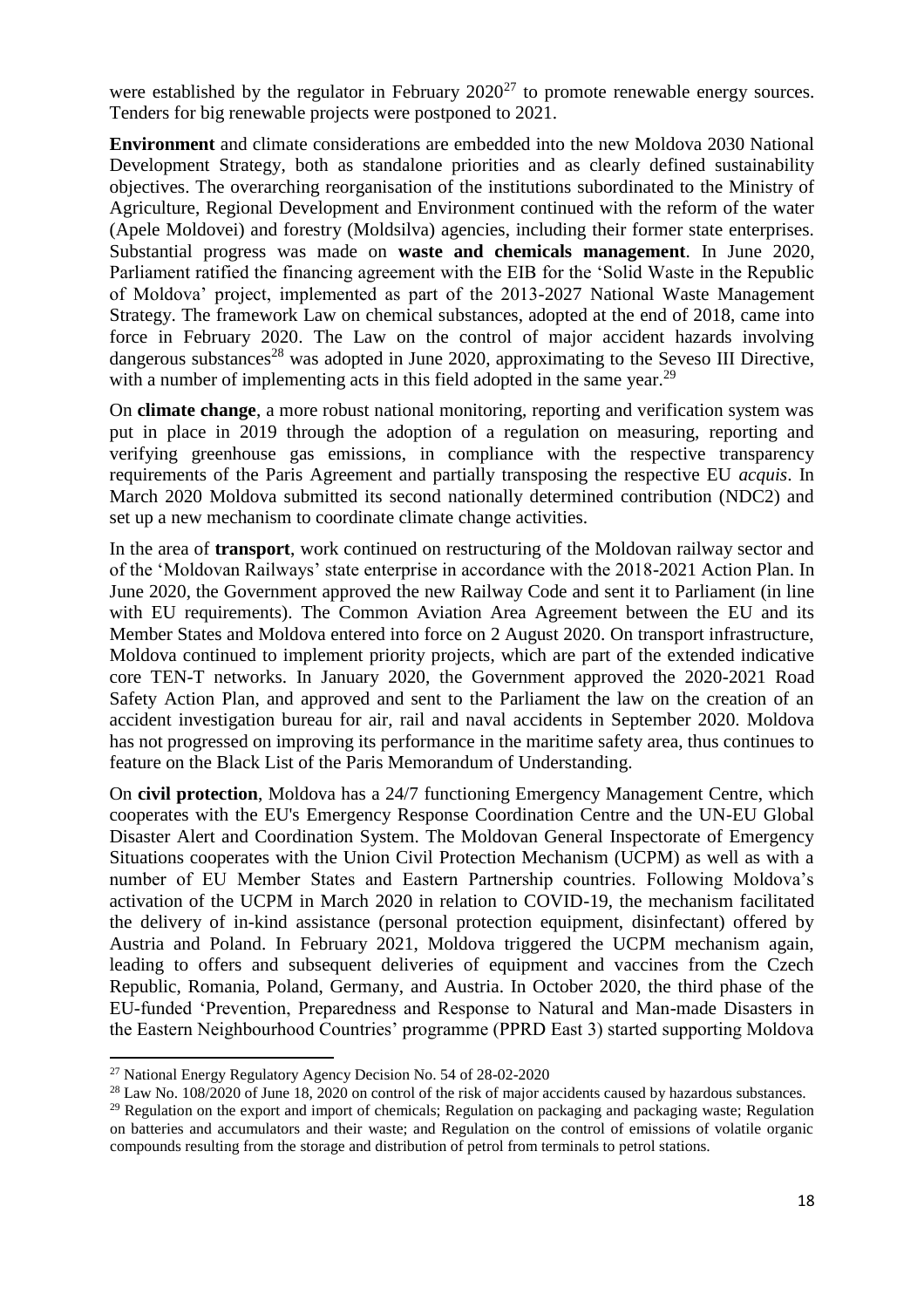in its efforts to mainstream EU standards in its legislative and institutional frameworks and strengthen national capacities in disaster risk management.

## **5. Mobility and people to people contacts**

According to the data provided by Moldovan authorities, from 28 April 2014 (the start date of visa liberalisation) until 31 December 2020, some 2 366 647 Moldovan citizens made almost 9 million trips to the Schengen area under the **visa-free regime**. In 2020, attempts by Moldovan nationals to cross the EU external borders irregularly remained very low (34). The number of Moldovan nationals found to be irregularly staying rose from 16 540 in 2019 to 24 685 in 2020 (an increase of 49%). In 2020, the number of Moldovan nationals being refused entry in Member States also continued to rise, reaching the highest number on record (increased by 28%, from 7 940 in 2019 to 10 140 in 2020). Moldova has put in place information and awareness raising campaigns related to visa-free travel and a number of actions particularly targeted at the integration of people from vulnerable communities/people in vulnerable situations.

The number of **asylum** applications decreased from 6 440 in 2019 to 4 865 in 2020, a decrease of 24%. The asylum recognition rate (including humanitarian status) slightly increased from 0.8% in 2019 to 1.0% in 2020. To address the issue of unfounded asylum applications, the Moldovan authorities have undertaken a number of actions to dissuade vulnerable communities from leaving the country with the purpose of applying for asylum. These included meetings with community mediators at local and regional level to address root causes of illegal migration.

While there has been a decrease in the return rate (contrasting with the trend observed in past years and likely the consequence of the COVID-19 pandemic), Member States report good cooperation on **readmission** with Moldova and Frontex reports a smooth implementation of return operations. Over the course of 2020, 6 755 return decisions were issued to Moldovan nationals (10% decrease compared to 2019). Effective returns (2 620) fell by 44% in 2020.<sup>30</sup>

**Border controls** have been reinforced along the Moldovan-Ukrainian border with joint patrolling (partially covering the Transnistrian segment of the border between the two countries), including 219 joint operations in 2020. Since 5 June 2019, the joint patrolling at the Moldovan-Romanian border is being carried out under the bilateral protocol on the establishment and activities of joint patrol teams at the common state border, signed in November 2018. In 2020, 249 border police officers were trained on human rights issues and 118 officers on migration related issues. Frontex has initiated consultations with the Moldovan counterparts on a new cooperation plan covering 2021-2023 under its working arrangement with the Moldovan Border Guard Service.

Despite some progress, implementation of the **Education** Development Strategy for 2014- 2020 is still incomplete. Rationalisation of the school network for both general and vocational education, involvement of business in vocational education and training, partial implementation of lifelong learning provision and, most importantly, the increasing lack of highly trained teachers that join and remain in the education system are some of the pending issues. The National Anti-corruption Strategy, adopted in August 2018, helped reveal fraud cases and corruption schemes in education sector, and was followed by redesign of the textbook eco-system in view of more transparency both in tendering and in evaluation.

 $\overline{a}$ 

<sup>30</sup> [https://ec.europa.eu/home-](https://ec.europa.eu/home-affairs/sites/default/files/pdf/04082021_report_commission_european_parliament_council_fourth_report_visa_suspension_mechanism_com-2021-602_en.pdf)

[affairs/sites/default/files/pdf/04082021\\_report\\_commission\\_european\\_parliament\\_council\\_fourth\\_report\\_visa\\_s](https://ec.europa.eu/home-affairs/sites/default/files/pdf/04082021_report_commission_european_parliament_council_fourth_report_visa_suspension_mechanism_com-2021-602_en.pdf) [uspension\\_mechanism\\_com-2021-602\\_en.pdf](https://ec.europa.eu/home-affairs/sites/default/files/pdf/04082021_report_commission_european_parliament_council_fourth_report_visa_suspension_mechanism_com-2021-602_en.pdf)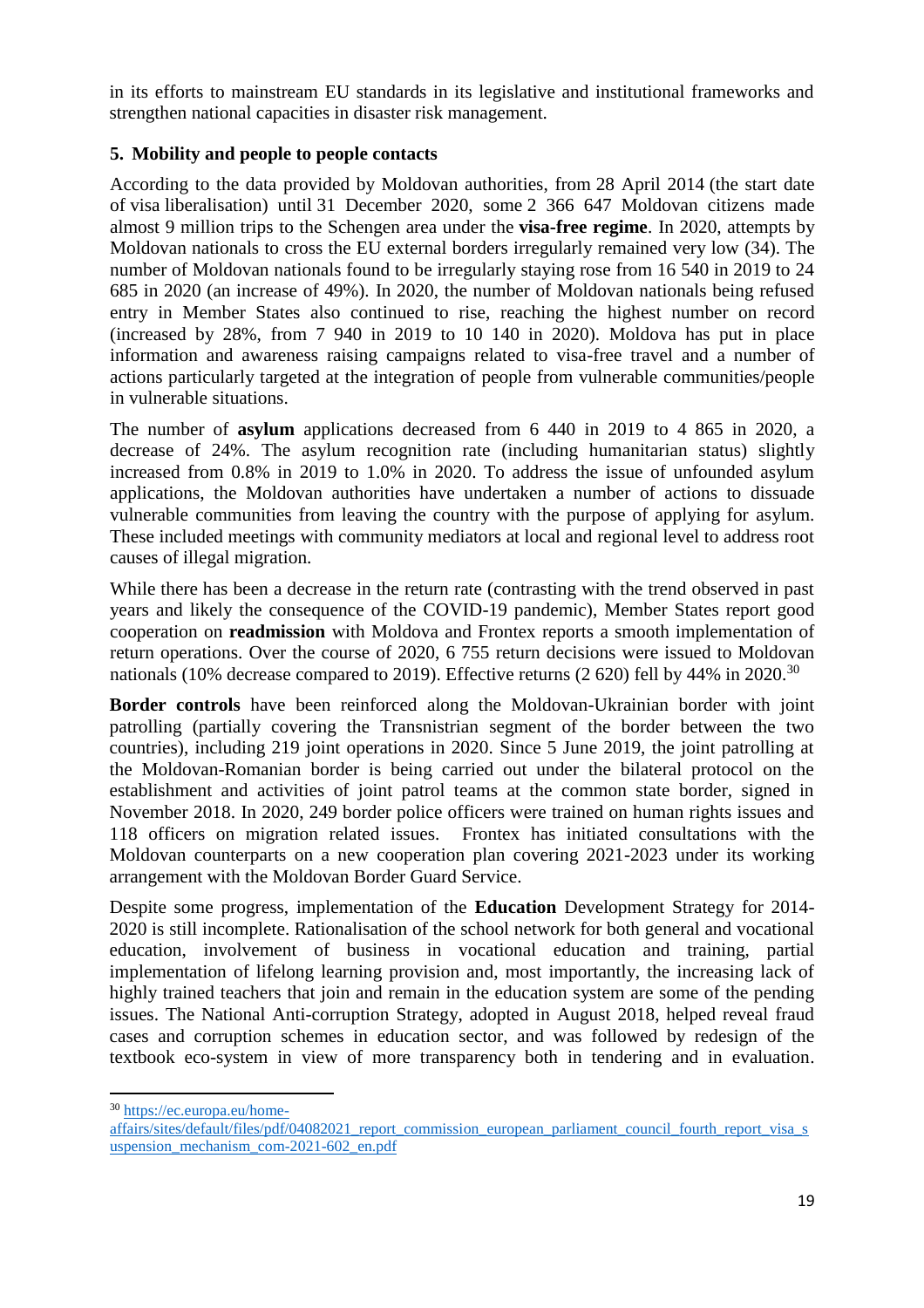Additionally, procedures for teacher evaluation and certification processes were reviewed in the course of 2019-20 in order to meet higher transparency and anti-corruption standards. The process of curricula reforms continued as planned, with gradual introduction of improvements in different study years. The number of newly hired young teachers increased significantly in the 2020-2021 school year, though a chronic lack of teachers persists in many fields. Moldova coordinates Priority Area 9 (People and Skills) of the EU Strategy for the Danube Region together with Austria and Ukraine, covering pre-university education, labour market and marginalised communities in the Danube Region.

Despite significant improvements thanks to implementation of the 2013-2020 **Vocational Education and Training** Development Strategy, shortcomings remain in relation to limited capacity in the National Centre for the Development of Vocational Education (VET). Sectoral committees, envisaged to reinforce ties with the labour market, do not fulfil their objectives. Structural improvement and capacity strengthening have been implemented for dual VET, in particular through externally funded programs and mobilization of dual VET expertise at ministry level. Progress has been recorded of life-long learning thanks to improved validation procedures.

Streamlining of the network of public **higher education** institutions started with the first university merging enacted in 2020; the merger was followed by an increase in student enrolment. A predictable per-capita financing system for universities was launched. However, the allocation of places per field of study covered by public financial support is based on the country's actual needs, rather than on an evidence-based catchment forecast. This results in a partial mismatch between the learning supply chain and the needs of the country and its labour market. Long-awaited measures for increased ethical behaviour in universities are still not implemented. The EU assistance in the area of higher education continued to be provided via Erasmus+, with 1 179 short term mobilities for higher education students, staff and researchers, 4 large Capacity Building for Higher Education projects and 4 Jean Monnet projects in 2020. Under Horizon's Marie Skłodowska-Curie Actions (MSCA) 2014-2020, 62 Moldovan researchers have received funding for training, mobility and career development.

Moldova made significant progress in the area of **research and innovation**. The new National Agency for Research and Development is now fully operational. Most secondary legislation was approved, such as the National Plan for Research and Innovation and the research-financing methodology, and the first grant competitions have taken place. The system reacted efficiently to the COVID-19 pandemic, with implementation of research grants. Moldova is the most advanced country in the Eastern Partnership region on developing its National Smart Specialisation Strategy (S3), which remains to be adopted. In spite of visible major advances on the legislative and structural front, the sector lacks financing. Since its association to Horizon 2020 in 2014, Moldova has increased its participation and Moldovan entities have participated 93 times to 66 signed grants of collaborative Marie Skłodowska-Curie Action (MSCA), European Research Council and small and medium-sized enterprises instrument actions of Horizon 2020.

Attention to **cultural heritage** remained high on the political agenda and generated interest in civil society, even if progress in this sector is yet to materialize through the adoption of a revised law in line with minimum standards in Europe. In 2020, Moldova participated in the Creative Europe programme with 2 projects. The creation of the National **Youth** Agency represents progress, though the Agency still needs to be put into operation. The Erasmus+ programme and European Solidarity corps have supported mobilities, exchanges and volunteering opportunities for 1 315 Moldovan youth and youth workers in 2020.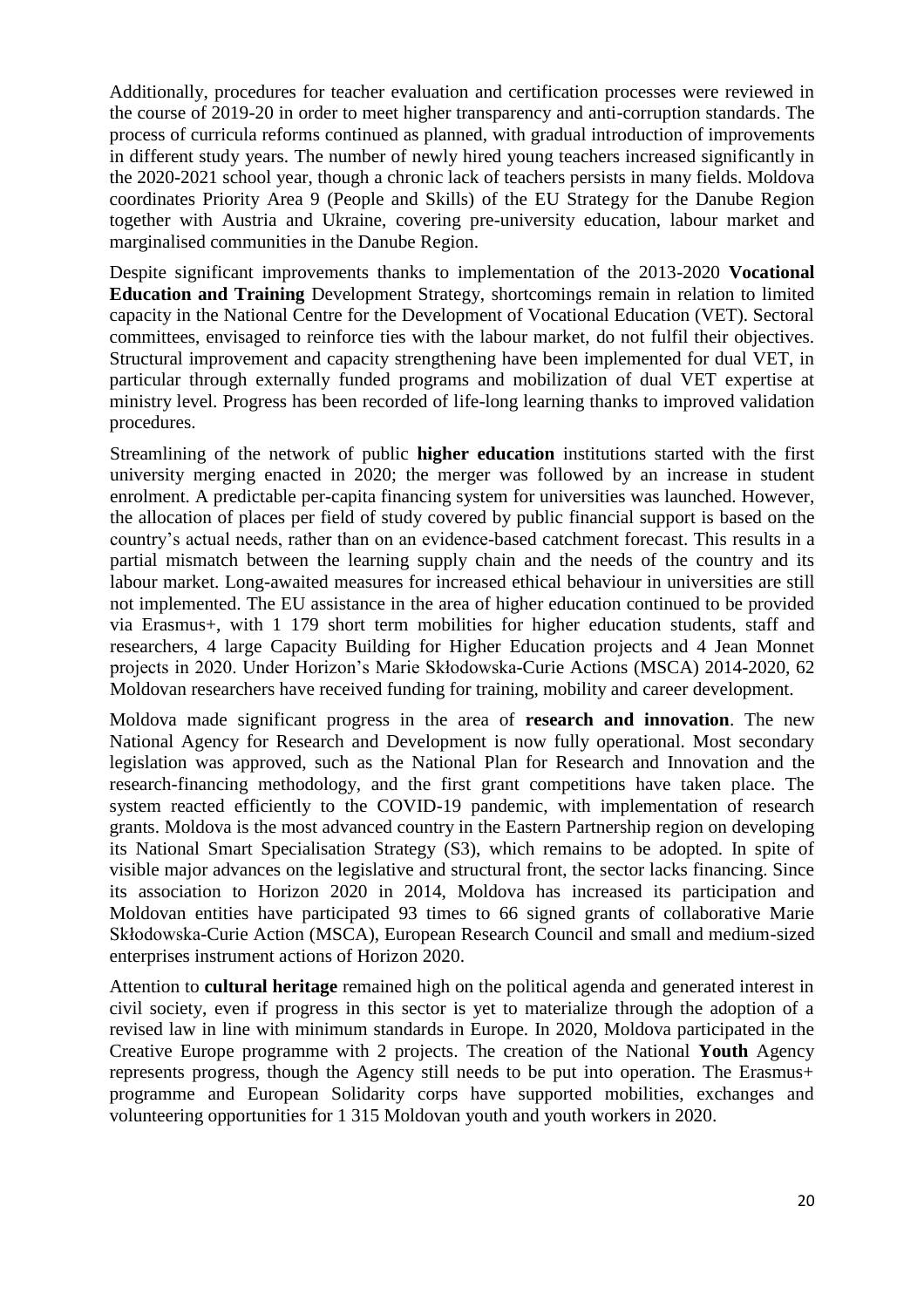## **6. Financial Assistance**

The EU continued to provide financial assistance to support the implementation of reform commitments under the Association Agreement and to improve citizens' lives in line with the 2017-2020 Single Support Framework for EU support to Moldova and the '20 Deliverables for 2020' under the Eastern Partnership. In March 2020, a Joint Communication 'Eastern Partnership Policy beyond 2020: Reinforcing Resilience – an Eastern Partnership that delivers for all' was adopted, setting out five long-term policy objectives under the general theme of resilience. These priorities were further elaborated in the July 2021 Joint Staff Working Document 'Recovery, resilience and reform: Post 2020 Eastern Partnership priorities', which also includes an Economic and Investment Plan for the Eastern Partnership, and five Flagship initiatives for Moldova.

As part of the EU's global **response to the outbreak of the COVID-19 pandemic**, the EU redirected, accelerated, and deployed new programmes worth more than EUR 127 million of bilateral grant funding (including the Annual Action Programme 2020, see below) to mitigate the immediate impact of the pandemic, strengthen the resilience of the healthcare system, and support socio-economic recovery, applying the Team Europe approach. This includes, EUR 36.4 million which were made available through two budget support programmes to mitigate the consequences of COVID-19 (EUR 21.4 million under the Police Budget Support programme and EUR 15 million under the COVID-19 Resilience Contract). As the conditions for disbursement were met, the decision to disburse the full amount was announced by the Commission on 14 September 2021.

On 2 June, the Commission published an **Economic Recovery Plan** for Moldova worth up to EUR 600 million over the next three years to support the country's post-COVID socioeconomic recovery, promote investment, and leverage reforms, notably in the areas of justice and fight against corruption.

The **2020 Annual Action Programme** (AAP) was adopted with an overall budget of EUR 55 million. The programme includes: the EU4Moldova Local Communities programme supporting rural development; a EUR 15 million budget support Resilience Contract to mitigate the impact of the COVID-19 pandemic in Moldova; and the EU4Moldova Facility supporting the health response to the COVID-19 pandemic and Association Agreement related reforms. The latter aims at strengthening capacity to respond to the COVID-19 public health emergency; strengthening supervision, corporate governance and risk management in the financial sector; enhancing transparency, accountability of and access to the judiciary system and strengthening capacity and sustainability of local media.

In December 2020, the EU Confidence Building Measures programme was topped up with EUR 4 million to complement ongoing activities as well as support the implementation of new actions, most notably a trolleybus line to connect localities under Chişinău and Tiraspol administration.

Major projects completed in 2020 are in areas of energy efficiency (upgrading of the district heating system in Bălți), energy security (the Ungheni-Chisinău gas pipeline), support to small and medium-sized enterprises (DCFTA targeted access to finance support under the EU4Business facility) and support to civil society (sub-granting schemes to grassroots CSOs to help them become drivers of democratic change at local level and provide local social services).

As regards the **EU's macro-financial assistance**, in addition to the structural reform conditions for disbursement set out in the Memorandum of Understanding, a letter was handed over to the Moldovan Prime Minister in February 2020 with eight short-term policy actions to inform the political assessment of the situation in the Moldova in the context of the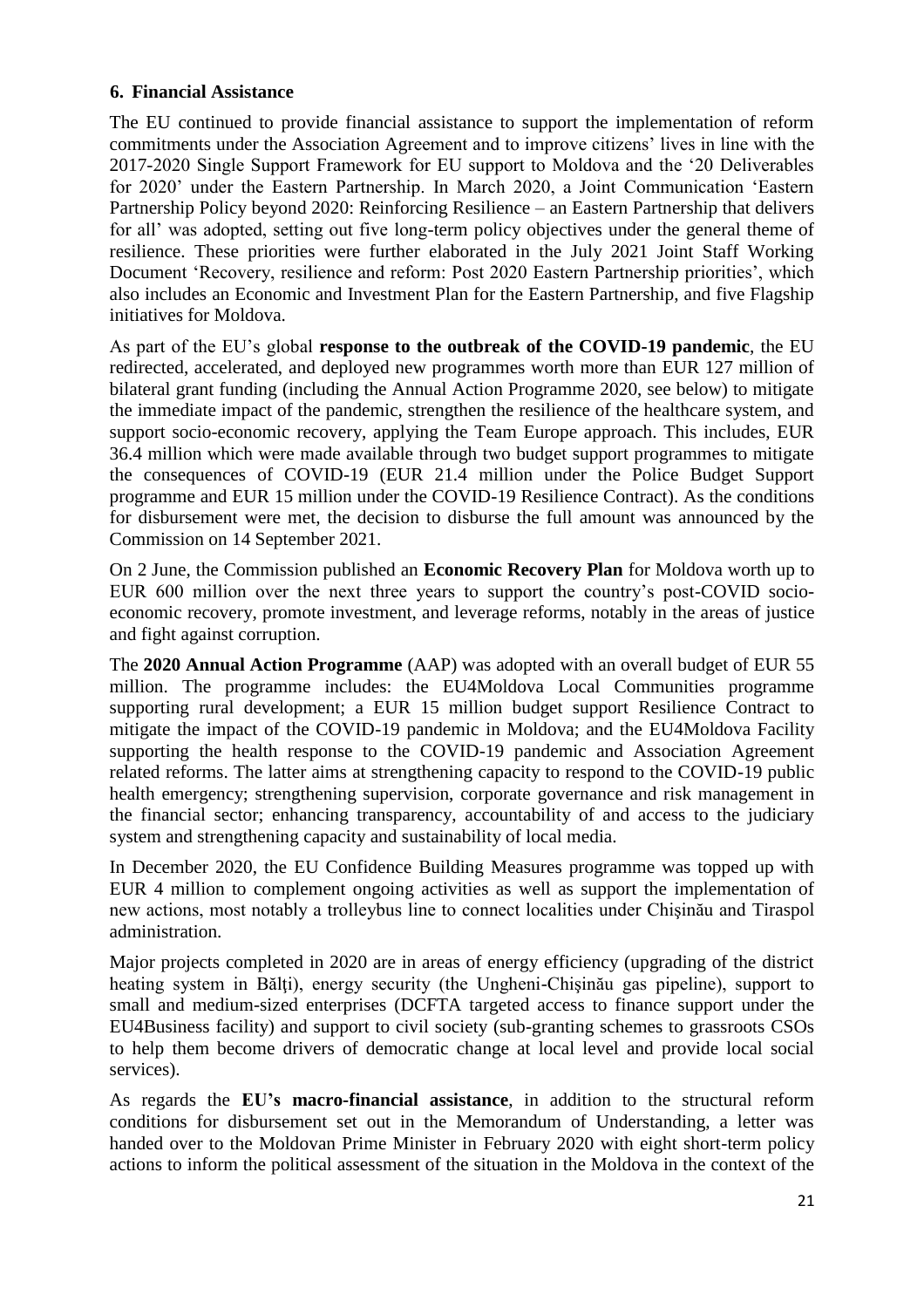2017-2020 MFA programme (and ongoing budget support programmes) $31$ . The implementation of certain reform measures in the first half of 2020 by Moldova meant that the EU was able to approve disbursement of the second tranche of EUR 30 million of the 2017- 2020 macro-financial assistance (MFA) programme. The third tranche of EUR 40 million, however, was not disbursed as some conditions remained unfulfilled by the end of the programme's availability period. In order to reduce the negative impact of the COVID-19 crisis on the economy, the EU made available to Moldova a one-year emergency MFA programme of EUR 100 million available to Moldova, as part of a wider package to 10 enlargement and neighbourhood partners, aimed at covering urgent financing needs resulting from the pandemic. The first EUR 50 million tranche of the COVID-19 MFA was disbursed on 25 November 2020. Given considerable progress on the policy implementation since the parliamentary elections in July, on 7 October 2021 the Commission disbursed the second MFA tranche of EUR 50 million. This follows a positive assessment of the Memorandum of Understanding conditions, with one action (on asset recovery strategy) requiring a waiver.

Moldova continues to benefit from a range of **regional programmes** covering economic development and market opportunities; strong institutions and good governance; connectivity, energy efficiency, environment and climate change; mobility and people-to-people contacts; and a number of cross-cutting issues such as gender equality, media freedom, and civil society.

As regards **European territorial cooperation programmes**, Moldova participates on equal footing with EU Member States in three programmes supported by the European Regional Development Fund and European Neighbourhood Instrument (ENI). In Danube Transnational Cooperation Programme, Moldovan beneficiaries are supported with an EU financial envelope of EUR 5 million. In addition, Moldova's regions benefit from the cross-border cooperation (CBC) with EU Member States, Eastern Partnership countries and Turkey within the ENI CBC Black Sea Basin programme. The EU financial contribution for this programme is EUR 39 million. Furthermore, the ENI cross-border cooperation programme Romania-Moldova covers the whole territory of the Republic of Moldova with an EU financial support of EUR 81 million.

#### **7. Concluding remarks and future outlook**

1

The EU continued to work with the Moldovan Government on the basis of mutual commitments to reforms and to the core principles enshrined in the EU-Moldova Association Agreement/DCFTA, on the basis of strict conditionality.

Following the strong progress achieved in the second half of 2019, the EU expected urgent and serious action from the Moldovan authorities to continue the long-awaited justice reform, regain public trust in the judiciary and public administration system, and improve the country's business and investment climate.

<sup>&</sup>lt;sup>31</sup> These were: 1. Setting up an international joint investigation team to recover assets from the 2014 banking fraud; 2. Joining the OECD anti-corruption network Istanbul Anti-Corruption Action Plan and formally participating in the 'EU for Integrity' regional programme; 3. Adoption of the law on Anti-Money Laundering sanctions by Parliament; 4. Extending the moratorium on the Citizenship for Investment programme until the provisions on programme in the Law of Citizenship are repealed; 5. Launching consultations among political parties and other stakeholders to prepare a strategic concept on the necessary changes in the judicial sector; 6. Adopt at the second reading the draft law on non-commercial organisations; 7. Agreeing to launch independent peer reviews of the Audio-visual Council and the Competition Council; 8. Amending the law on the Superior Council of Magistracy in line with European standards, GRECO and Venice Commission recommendations.